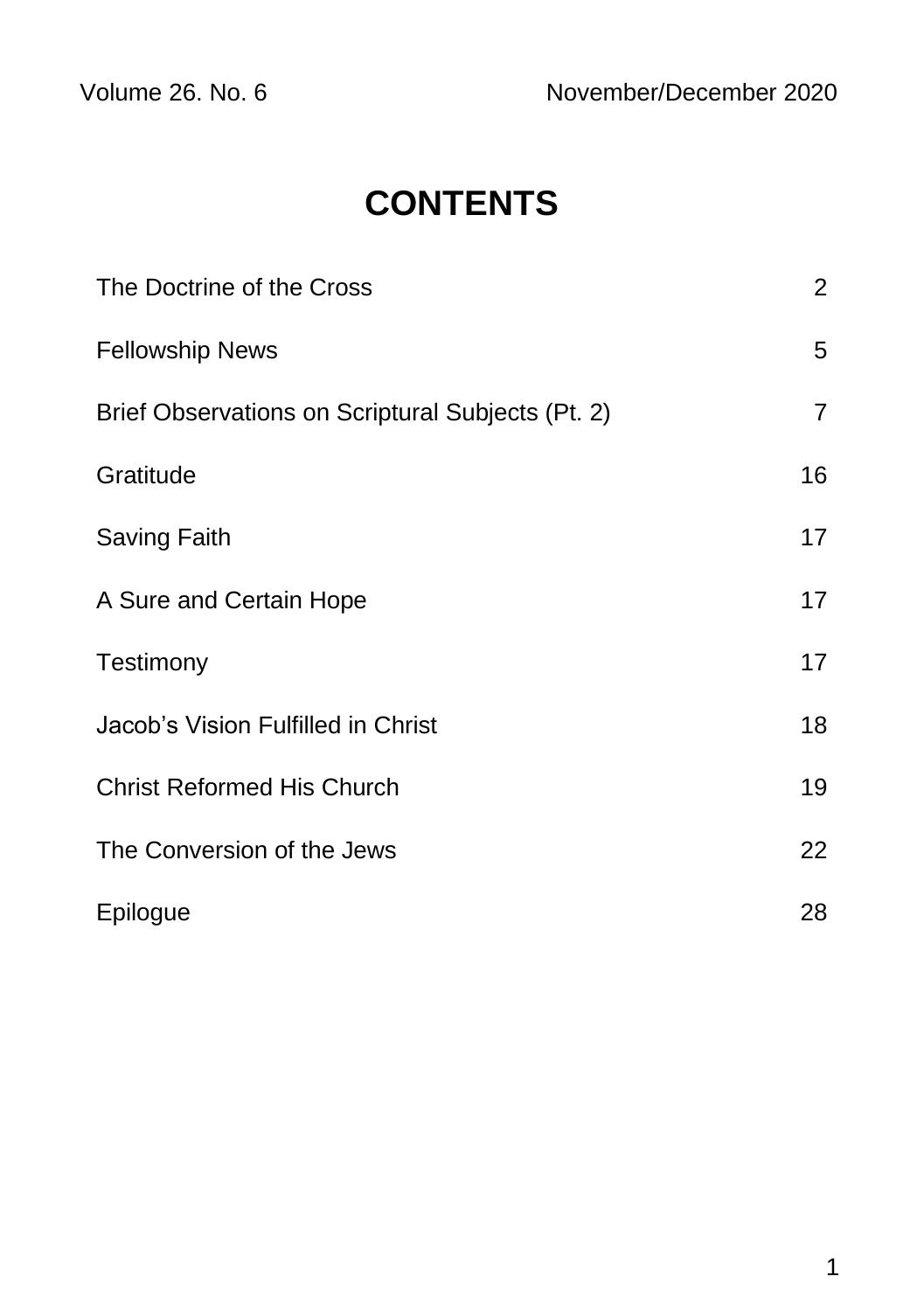# **THE DOCTRINE OF THE CROSS**

## **Malcolm H. Watts**

Scripture teaches that there is significance about the way our Lord Jesus Christ died. His death by crucifixion fulfilled a number of Old Testament prophecies and types (e.g. Ps. 22:16; Zech. 12:10; Gen. 22:6; Num. 21:8). In this article we ask the question: Why did our Saviour die on a cross?

The origin of sin must be traced to Adam's offence in taking fruit from a forbidden tree. Somehow it seems strangely fitting that Christ, the last Adam, should deal with sin by means of a tree. The Bible says, 'his own self bare our sins in his own body on the tree' (1 Pet. 2:24). Augustine, in one of his sermons, comments: 'As we have been made dead by a Tree, so have we been made alive by a Tree; a Tree discovered to us our nakedness, and a Tree covered us with the leaves of mercy'.

According to the Bible's doctrine, sin has completely destroyed the harmony which once existed between man and God. When man sinned he became alienated from God and subject to his wrath. There was therefore a need for someone to intervene between the two parties at variance and to reconcile them. Now the biblical word for such a person is 'mediator', which literally means 'middleman'. 'There is one God, and one mediator between God and men, the man Christ Jesus' (1 Tim. 2:5). In his death, the Lord Jesus stood between the offended God and the offending sinner, making full satisfaction to divine justice by his suffering and death.

The cross - with its foot on earth and its top directed towards heaven - seems to symbolize the connecting link between them both. 'So seems my Saviour's cross to me, a ladder up to heaven'.

Christ's work on that cross is described as a 'sacrifice' for the sins of men. By this we mean that Christ offered his life to divine justice in order that guilty sinners might be saved. This sacrifice was wonderfully illustrated and exhibited in the vicarious sacrifices of Old Testament times. God intended that they should foreshadow our Lord's atoning work. One of them, the lamb of the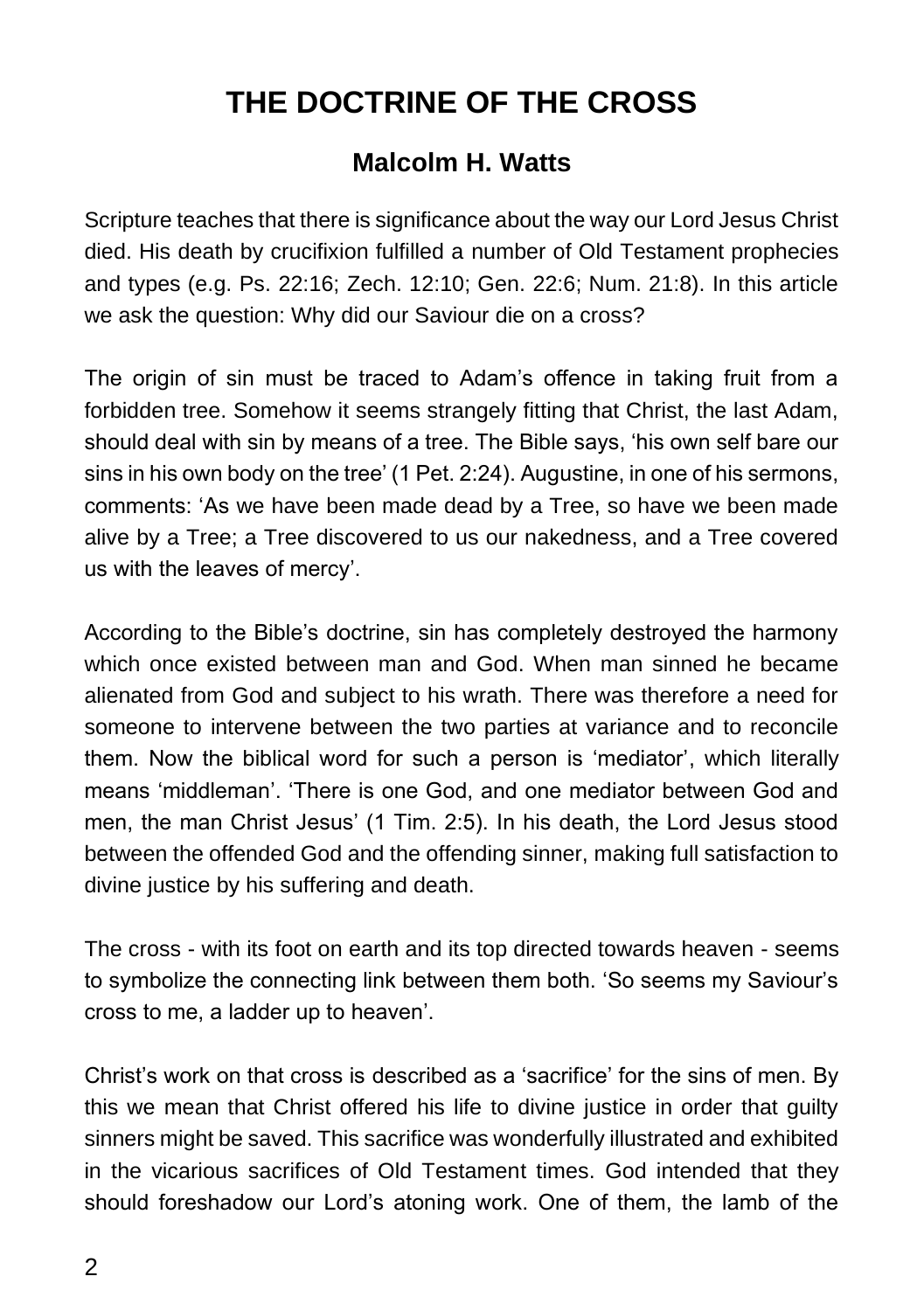Passover, is specially important in this respect. 'Christ our passover is sacrificed for us' (1 Cor. 5:7).

We quote here an interesting footnote in Dr Farrar's 'Life of Christ': 'It is a striking circumstance that the body of the Paschal lamb was literally crucified on two transverse spits. I witnessed the Samaritan Passover on the summit of Mount Gerezim in 1870, and the bodies of the seven lambs as they were prepared for roasting looked exactly as though they were laid on seven crosses'.

So, Christ became the sin-bearer. Significantly, he suffered that particular death which the law had associated with the infliction of the curse: 'He that is hanged is accursed of God' (Deut. 21:23 cf. 27:26).

And by undergoing the curse on our behalf, he has liberated us from it. 'Christ hath redeemed us from the curse of the law, being made a curse for us: for it is written, Cursed is everyone that hangeth on a tree' (Gal. 3:13).

Why was death by hanging regarded as so terrible? The criminal, in public disgrace, was lifted up between heaven and earth as if rejected and abandoned by both. 'Jesus cried - My God, My God, why hast thou forsaken me?' (Matt. 27:46).

The early Christians loved to meditate upon the cross and delve into its spiritual mysteries. Among other things, they noticed that it extended four ways as if it had reference to north, south, east, and west.

It was a most interesting observation, for we know that the precious blood of Christ avails, not just for a few in one place, but for elect men and women the world over. We have been redeemed 'out of every kindred, and tongue, and people, and nation' (Rev. 5:9); and it is this vast company of redeemed souls which will one day gather together in the heavenly kingdom. 'They shall come', said our Lord, 'from the east, and from the west, and from the north, and from the south, and shall sit down in the kingdom of God' (Lk. 13:29).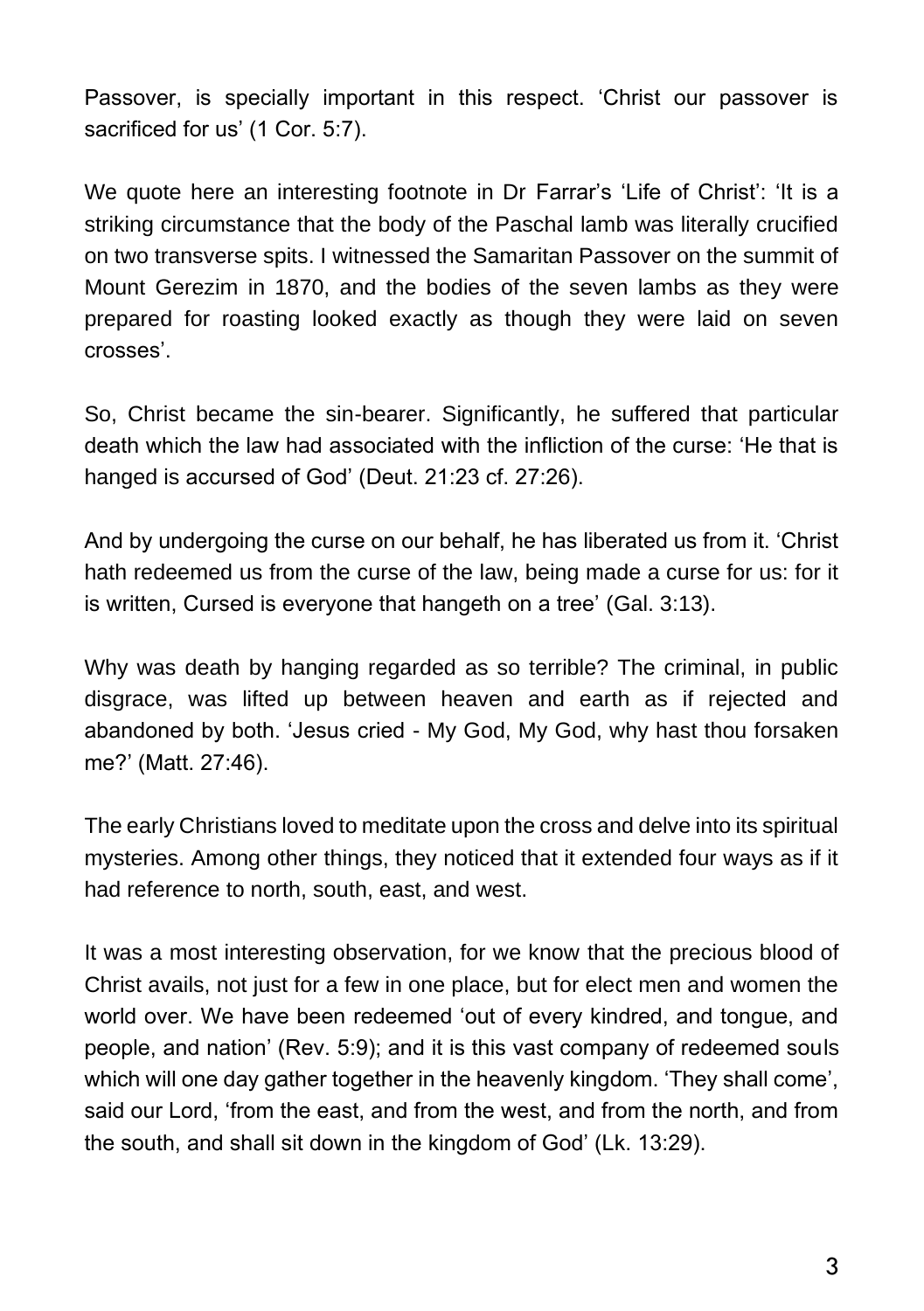Observe too that, lifted up on his cross, Christ was exhibited to multitudes of men and women. According to Luke's Gospel, 'all the people...came together to that sight' (Lk. 23:48). Of course, this was all part of the divine arrangement, intimating that Christ was to be set forth and freely offered in gospel preaching, so that sinners everywhere may 'look' to him for salvation (Isa. 45:22; Zech. 12:10; Jn. 1:29).

In one of the ancient prophecies we actually hear Christ speaking of his longcontinued offers of grace, and saying: 'I have spread out my hands all the day unto a rebellious people' (Isa. 65:2 cf. Rom. 10:21). Matthew Henry, with his characteristic spiritual perception, says: 'When Christ was crucified, his hands were spread out and stretched forth, as if he were preparing to receive returning sinners unto his bosom; and this "all the day", all the gospel day'. The cross is preaching to all; and the text of its sermon is: 'This man receiveth sinners' (Lk. 15:2).

So what is the good news of the gospel? It is that God grants a free pardon to every believer. The cross is a striking revelation of that. God's Law had become for all of us like one enormous bill informing us of the extent of our terrible debt; but the Lord Jesus met those legal demands on behalf of his people and all who believe can rejoice that their bill has been fully paid. Now here is something worth noting; the ancient way of cancelling a bond was by driving a nail through it and fixing it to a post.

What Christ did was to take to himself our liabilities which were then nailed with him to the cross. This was God's way of saying that the account had been settled. 'Blotting out the handwriting of ordinances that was against us, which was contrary to us… (he) took it out of the way, nailing it to his cross' (Col. 2:14).

Take another look at the cross. People present at Calvary saw it raised up and it must have appeared to them as some kind of standard. The Gospels tell us of some, like the centurion, who enlisted under that blood-stained banner (Matt 27:54). And still today, the once crucified but now glorified Redeemer presents himself to the whole world, that sinners may give themselves up to him and serve him to the end of their lives. 'In that day', Isaiah promises, 'there shall be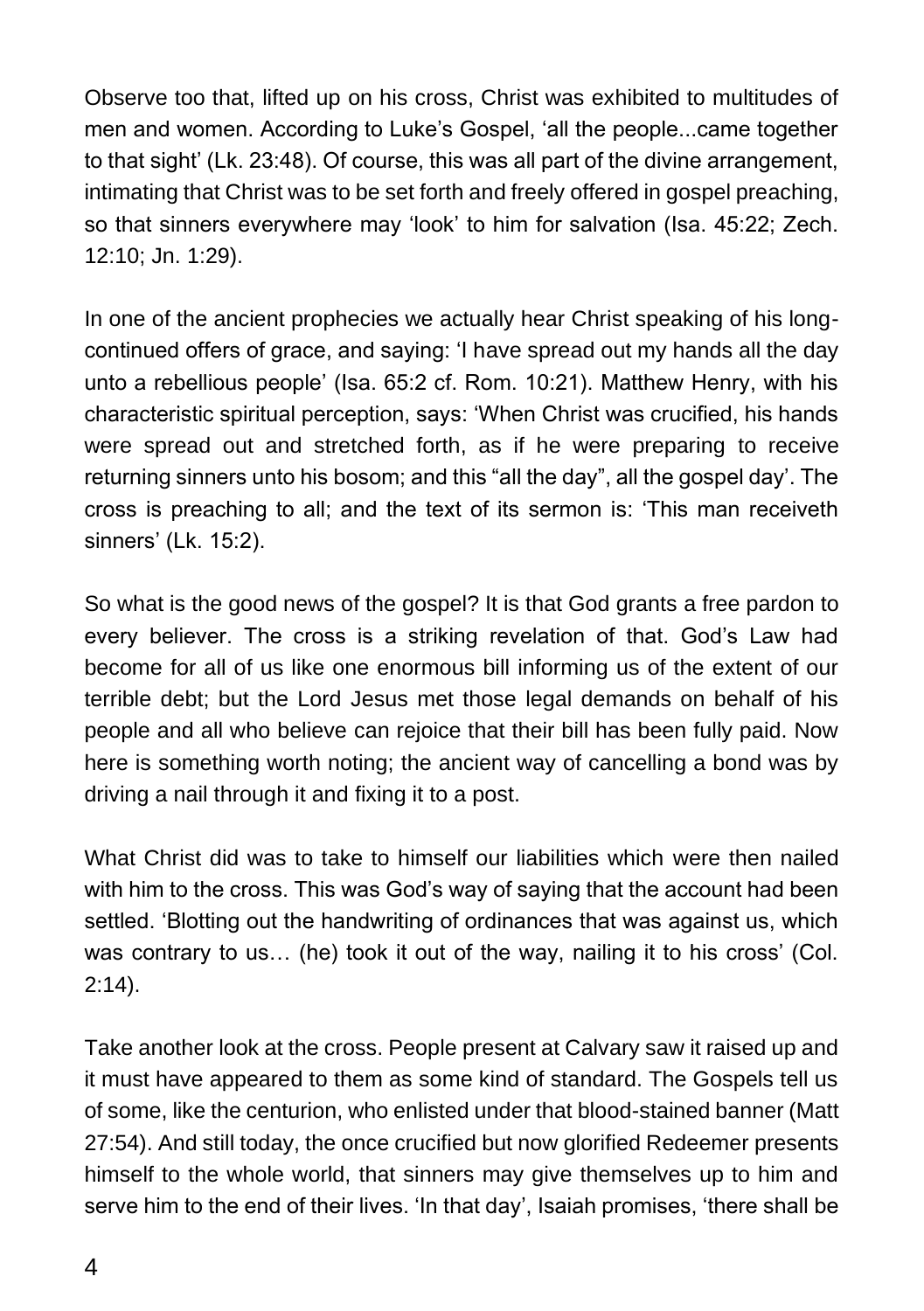a root of Jesse, which shall stand for an ensign of the people; to it shall the Gentiles seek: and his rest shall be glorious' (Isa. 11:10 cf. Lk. 1:70-75).

Finally, observe how the cross has a judicial significance. On the upright was a projecting peg (sedile) upon which Christ would have been able to sit, perhaps for a few brief moments. Its purpose was to prevent the weight of the body from tearing the hands. But when elevated above the people, the cross bore a resemblance to a seat, and Christ, sitting upon it, appeared like a Judge at a solemn Tribunal, settling the destinies of men.

Was there ever such an awe-inspiring scene? On the one side of Him was a thief who had come to faith. He was acquitted. But on the other side was a thief who, in unbelief, rejected Christ. He was condemned.

A little while before His death, Christ had said that this was how it was going to be. These were His words: "The hour is come, that the Son of man should be glorified…Now is the judgment of this world…" (Jn. 12:23,31).

It is still true.

If, when Christ and His cross are preached, you resolutely refuse to believe in Him, sentence will be passed against you. If, on the other hand, you receive Him as your Saviour, you will be absolved and declared right with God. "He that believeth on him is not condemned: but he that believeth not is condemned already, because he hath not believed in the name of the only begotten Son of God" (Jn. 3:18).

# **FELLOWSHIP NEWS**

We joined with Nathan and Esther D in giving thanks to God for the safe arrival of a precious new baby son on 16 September. This has been an eventful time for the family. We prayerfully commend them to God's loving care as they adapt to their new routine and pray that they will know God's presence and enabling grace throughout the coming days.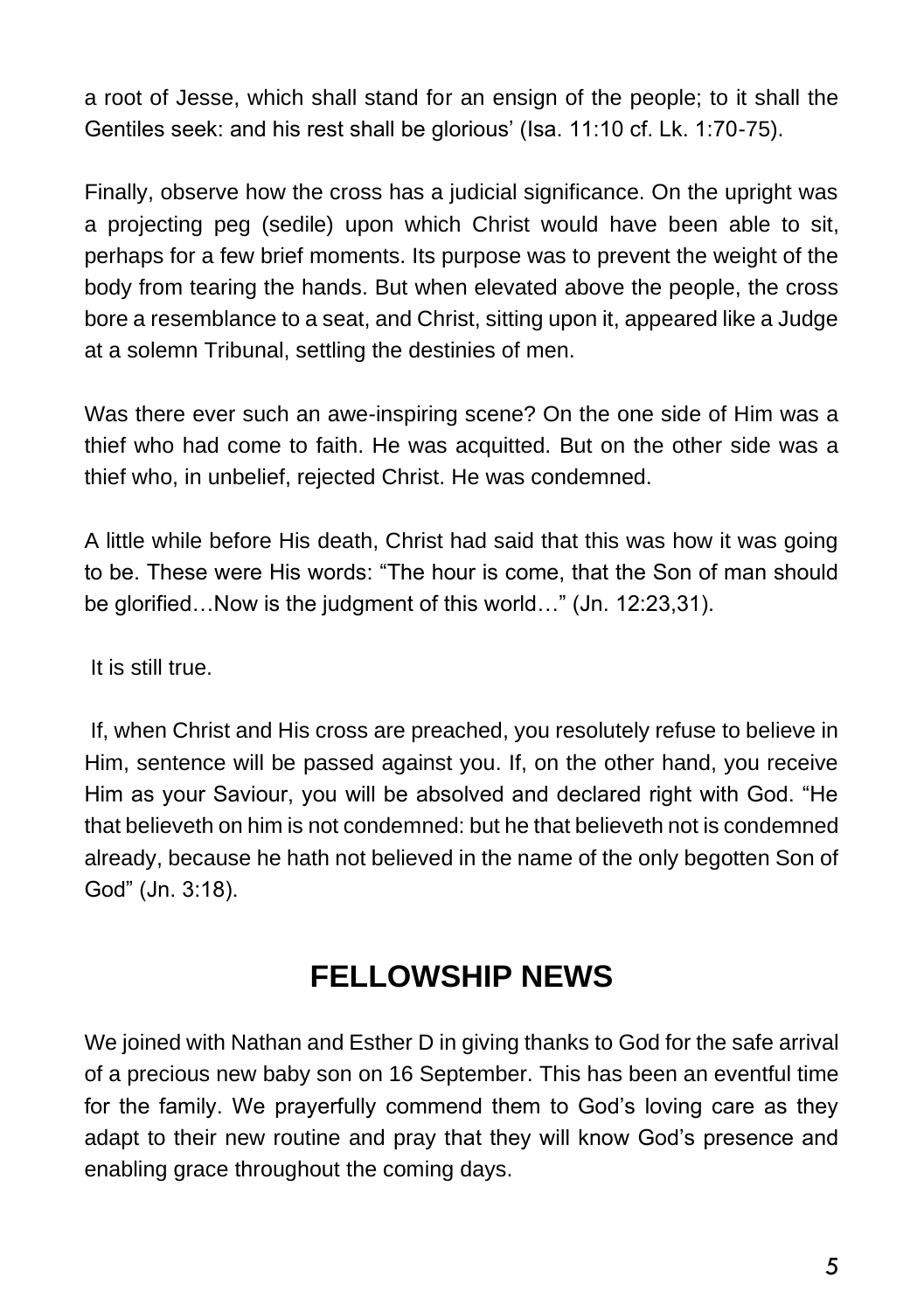Our dear friend, and oldest serving member of our church, Janet B, has recently moved to a care-home in Taunton in order to be near to her daughter, Debbie. For the past 18 months, Janet has been in care at Holmwood House in Salisbury, and managed, until lockdown, to attend the morning services fairly regularly, kindly assisted by Colin and Vicky M. She loved to hear God's Word and spent much time in prayer for many people. She will be greatly missed but we know she is in God's providential care, and we pray that she will know much blessing and happiness in her new location.

During the months of lockdown, our youth leaders have worked hard to keep in touch via the internet, with all our young people. Early in October, a cautious move was made to commence meeting in the church for Friday activities and Lord's Day gatherings, with the Junior and Senior Endeavourers meeting on alternate weeks. The Sunday School also met in Grove House on 18 October for the first time since lockdown. Attendance numbers have naturally been greatly affected by the safety measures we were advised to follow, but we are thankful for those who returned in October. We trust God for the future of the youth ministry, knowing that the work is his and all things are under his sovereign control. We look to him for wisdom as we face an uncertain few months this winter.

Sadly, due to present circumstances, we are still prevented from holding the Friday morning Parent and Toddler sessions, and we greatly miss this contact with the mums and carers and all the little ones. At the other end of the age spectrum, we have been unable to hold monthly services at two care homes: Milford House and Gracewell. We are praying that these opportunities for making known the gospel will soon be returned to us, in the Lord's timing.

We are thankful that, in Lockdown 2, we can continue with live-streaming for the Lord's Day morning and evening services, as well as for our mid-week meetings.

We were pleased to welcome our good friend Rev John Thackway from Holywell Evangelical Church on the Lord's Day 11 October, who ministered in the sanctuary in the morning and then online for the evening service.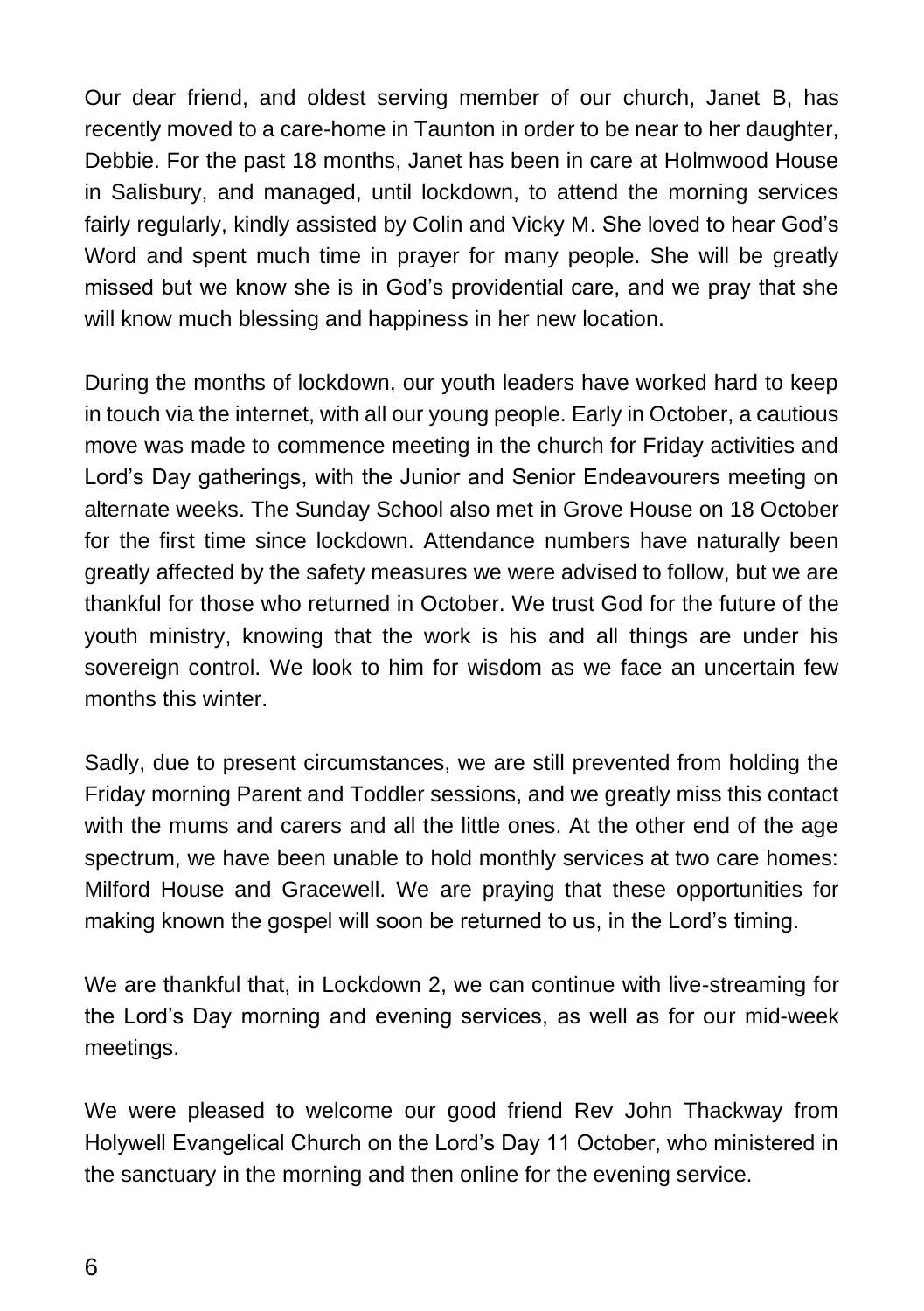*"We have thought of thy lovingkindness, O God, in the midst of thy temple." Psalm 47:9*

# **HINTS TO YOUNG PREACHERS, BEING BRIEF OBSERVATIONS ON SCRIPTURAL SUBJECTS**

## **PART 2**

#### **"Christ [it is said] tasted death for every man"**

*"That He by the grace of God should taste death for every man"* (Heb. 2:9). *"Man"* is not in the original. The word "every" may have reference to the "sons" of God spoken in the next verse. This passage cannot, therefore, with critical accuracy, be adduced to support the broad aspect of the Atonement. (Some expositors understand the passage in a general sense as applying to "every" *thing* that will be brought under the power of redemption in "the world to come," which is spoken of in verse 5.)

#### **The Blood of Christ**

It is sometimes said, with the view of enhancing its value, that one drop of Christ's blood would be sufficient to atone for all our sins. This is an erroneous idea, wholly inconsistent with the truth. If a drop were sufficient, Christ need not have died; but *death* is essential for atonement. *Death* was the penalty pronounced on sin, and therefore life must be surrendered, or the blood shed, which is an equivalent expression (Lev. 17: 11).

It is important, in preaching the Gospel, to show that salvation by the blood, to which rationalism is opposed, is not an arbitrary arrangement on the part of God. (See Observations on Atonement) "The life... is in the blood" (Lev. 17:11).

#### **Atonement and Forgiveness**

An atonement sufficient to cancel all the sins of all the sinners in the world – or, might we not say, in a thousand worlds – was made on Calvary, because the sacrifice offered there was of *infinite* value. No sins can ever be forgiven but on the ground of that sacrifice; and all sins that ever were or will be forgiven,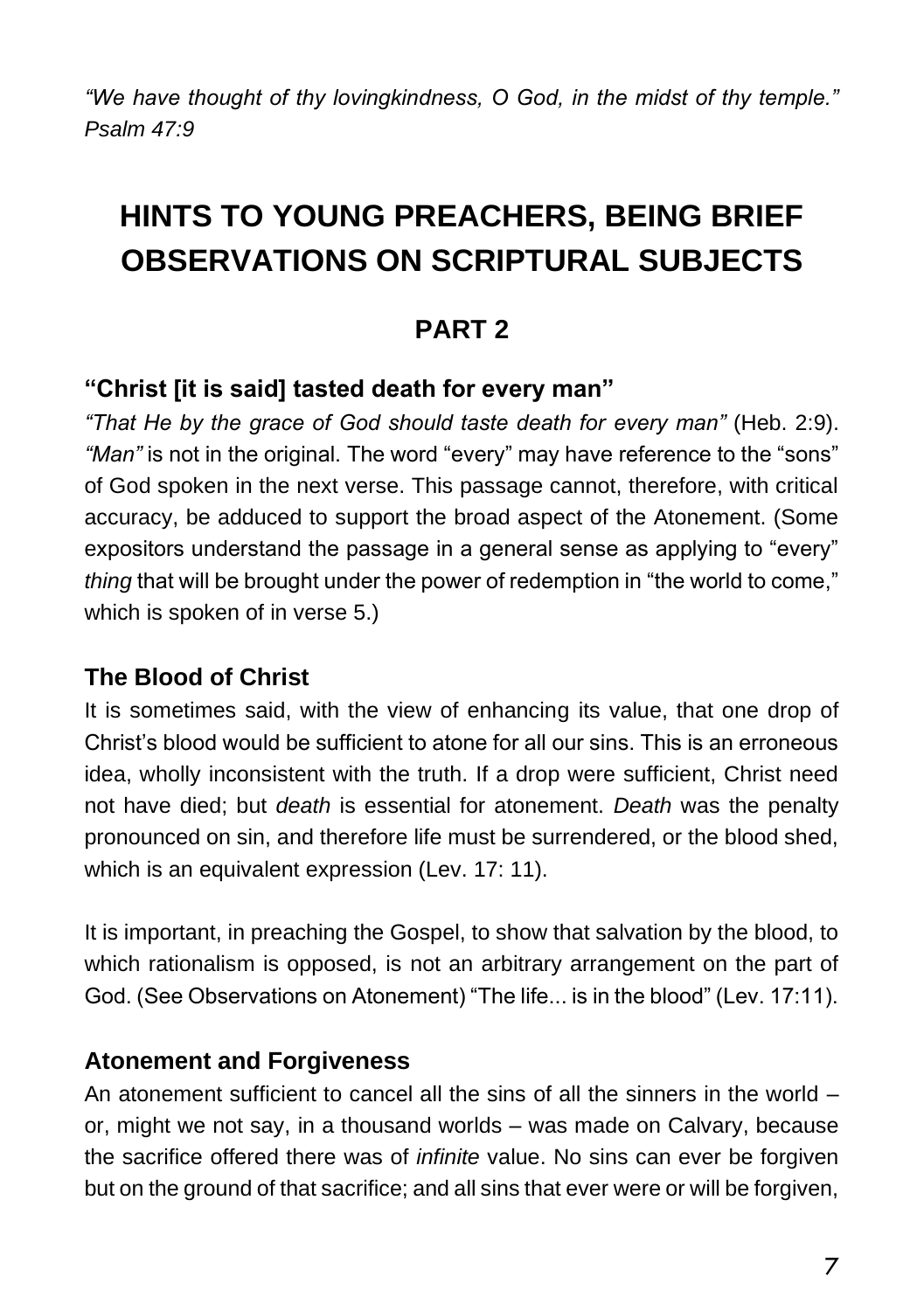were there atoned for. (However, this was not the *design* of the atonement and atonement is not forgiveness.)

#### **"Christ died to reconcile God"**

The correctness of this form of expression may well be questioned. It implies that the heart of God had been alienated and estranged from man, while, on the contrary, such was the tenderness and fulness of His compassions, that He gave His Son to die for sinners. The Gospel is the outflow of the love of God towards our ruined world. "*God* was in Christ *reconciling* the world unto Himself" (2 Cor.5:19). God, therefore, is the great Reconciler, and He beseeches sinners to be reconciled to Himself. To speak of God as our reconciled *Father*, seems still more objectionable, as if God, though revealing Himself *as a Father* in the fulness of His grace, needed to be reconciled.

If His people fall into sin, there must be penitence and confession of sin, before there is forgiveness and restored communion with God.

#### **Christ's Active and Passive Obedience**

It is often said that Christ, as our Substitute, fulfilled the requirements of the law for us in *His life* in like manner as He endured the curse of the law for us in *His death*. (But due care must be taken when teaching this). He endured the curse for us in His death that we might be exonerated from bearing it. But He did not obey for us in His life that we might be exonerated from obedience. Such a doctrine would lead to Antinomianism.

The death of Christ is expiatory; it satisfies justice; it cancels guilt; it blots out sin. But the benefit of Christ's work for us is not merely negative; it is gloriously positive. In our standing before God as accepted *in Him*, all the benefit of His obedience are ours. And what was that obedience? Divinely beautiful in God's sight – exquisitely lovely – so that, *as one with Him*, we are arrayed with all the excellency of His person, and all the loveliness and beauty of His perfect life.

Scripture presents the obedience of Christ as *one* – one obedience "*unto death*," death being "viewed as the acme of His obedience". It also presents His righteousness as *one* – (see Rom. 5:18, margin) - one accomplished righteousness, finished on the Cross.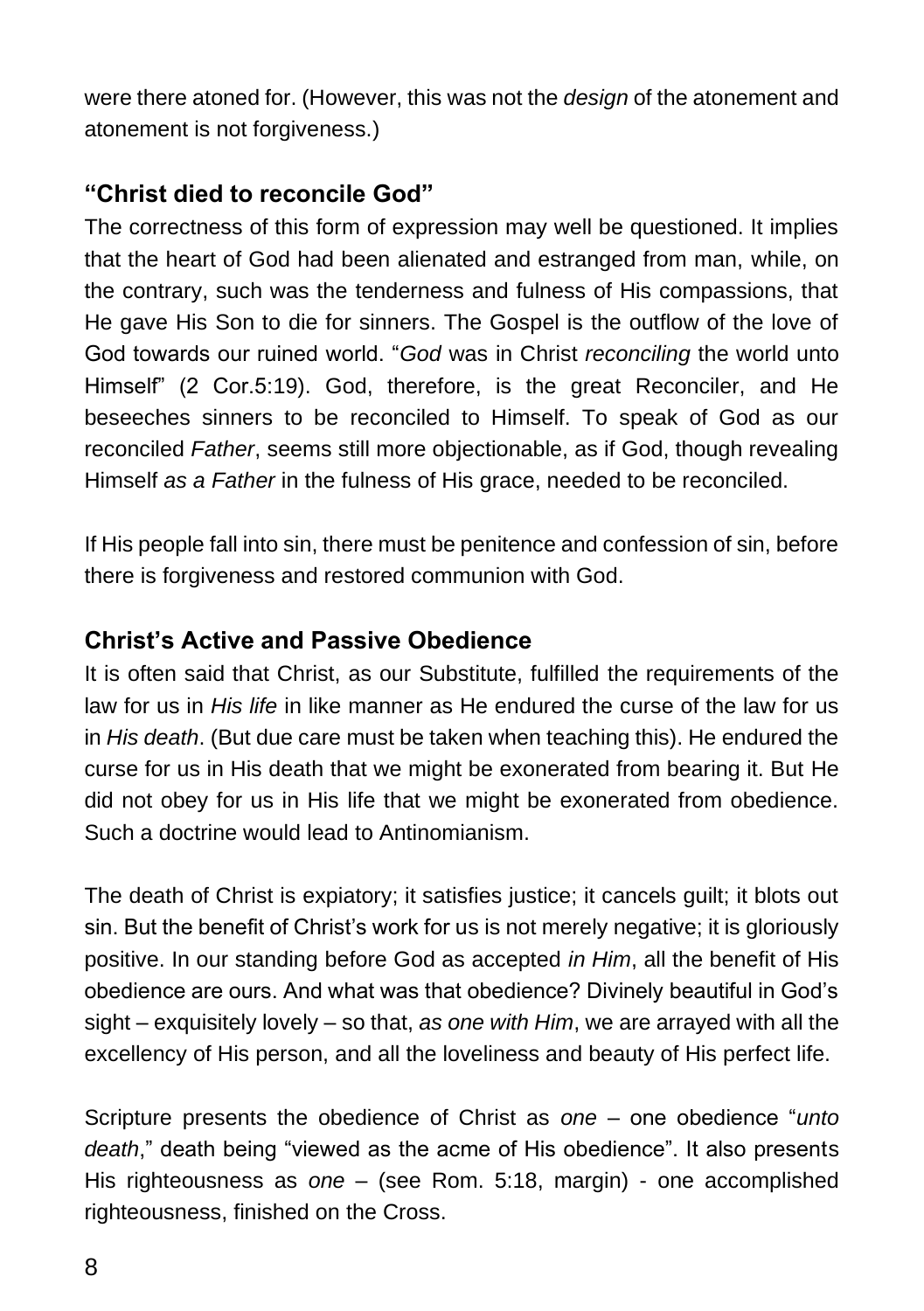## **Faith**

Faith is sometimes spoken of and insisted on as if it were a virtue or grace, which is to be obtained by striving or seeking; whereas faith, to be exercised, must have an object, and without an object it can have no existence. Faith is spoken of in Scripture in three aspects – in relation to testimony, to persons, and to things. Faith in *testimony* is receiving as true that which is spoken or written. Faith in a *person* is confidence in that person because of what he is, and of what he has done, and is willing and able to do. Faith in a *thing* or *object* is trust in it – assurance of its value or efficacy for a certain purpose.

## **Salvation**

The word *salvation* in Scripture has different significations:-

- (1) When the sinner believes on the Lord Jesus Christ as his Saviour, he is justified before God as the holy and righteous Judge, he is saved from the punishment of sin, and receives the salvation of his soul. ("Salvation is to the Christian, not a future, but a past thing, realised in present by faith." Eph. 2:8; 1 Pet. 1:9.)
- (2) Thus pardoned and accepted in Christ, he is "kept by the power of God through faith," amidst the varied dangers, trials, and enemies which beset him while passing through the world. (See Rom. 5:10; Eph. 5:23; Phil. 1:19; Heb. 7:25.)
- (3) But his "salvation" is not absolutely perfected until soul and body are reunited in resurrection glory (Heb. 9:28), when the body shall be delivered from the power of the grave, and the believer will be introduced into the kingdom prepared for him. Thus, glorification is the consummation of "salvation," commenced when we believe.

These three aspects of salvation may be briefly described as deliverance from the *penalty*, from the *power*, and from the *presence* of sin.

### **"Salvation a finished work"**

The words, "It is *finished*" (John 19:30) are sometimes misapplied. In relation to them it is said "Salvation is a finished work." This is incorrect. The work of atonement on which *salvation* is based was finished upon the Cross; but salvation is the result of the work of Christ and of the Holy Spirit. The heart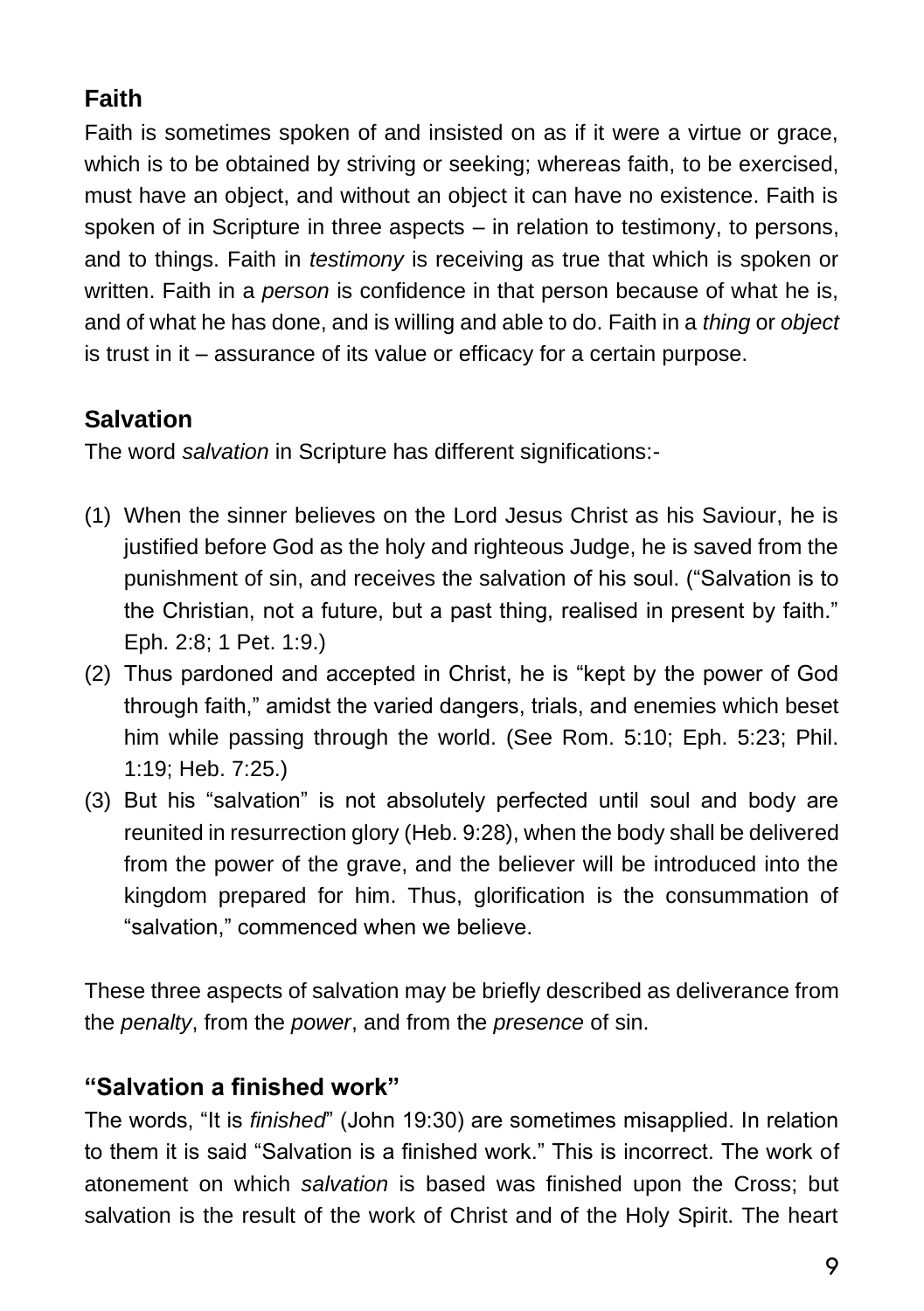must be brought under the power of the Spirit to enable it to receive the Christ as the Saviour.

#### **Justification**

Justification means accounting as just or righteous before God. It includes remission of sins and imputation of righteousness. It is spoken of in the New Testament in four different aspects:-

(1) We are justified *judicially* by God; (Rom. 8:33.) (2) *meritoriously*, by Christ; (Rom. 5:9; Gal. 2:16.) (3) *instrumentally*, by faith; (Rom. 5:1; Gal. 3:8.) and (4) *evidentially*, by works. (James 2:24)

#### **Sanctification**

Sanctification, in its primary meaning, does not refer to intrinsic qualities, but to *relationship to God*. It means a separating, or setting apart, unto Him. Thus, a day, a mountain, an altar, or a beast, in which there is no moral quality, is said to be sanctified, set apart, or holy unto the Lord; and thus the believer is "sanctified in Christ Jesus" (1 Cor.1:. 2). He is "sanctified through the offering of the body of Christ once for all" (Heb. 10:10). He is said also to be "sanctified by God the Father" (Jude 1). He belongs to God, and is set apart unto Him, and to His service. Thus, also, the Lord Jesus who was essentially holy, and could not be more so, says, "For their sakes I *sanctify* Myself."

(2.) But there is also a sanctification *by the Spirit*. It is the office of the Spirit of God, through the Word, or the truth, to effect an internal change in the believer corresponding to his relationship. Being in his position holy unto God, he is to be *made holy* in his affections, his character, and in all his ways.

In the *former* sense, every true Christian is a *saint*, and as really a saint the day he believes and is born of God, as at the close of his life. His sanctification is perfect, because it is consequent upon the application of the blood of Christ. But, in the *latter* sense, sanctification is *progressive*, and is incomplete while we are in the body; for "if we say we have no sin" (and therefore do not need the cleansing of the blood), "we deceive ourselves, and truth is not in us." If we are satisfied with our attainments in holiness, it proves that we have a low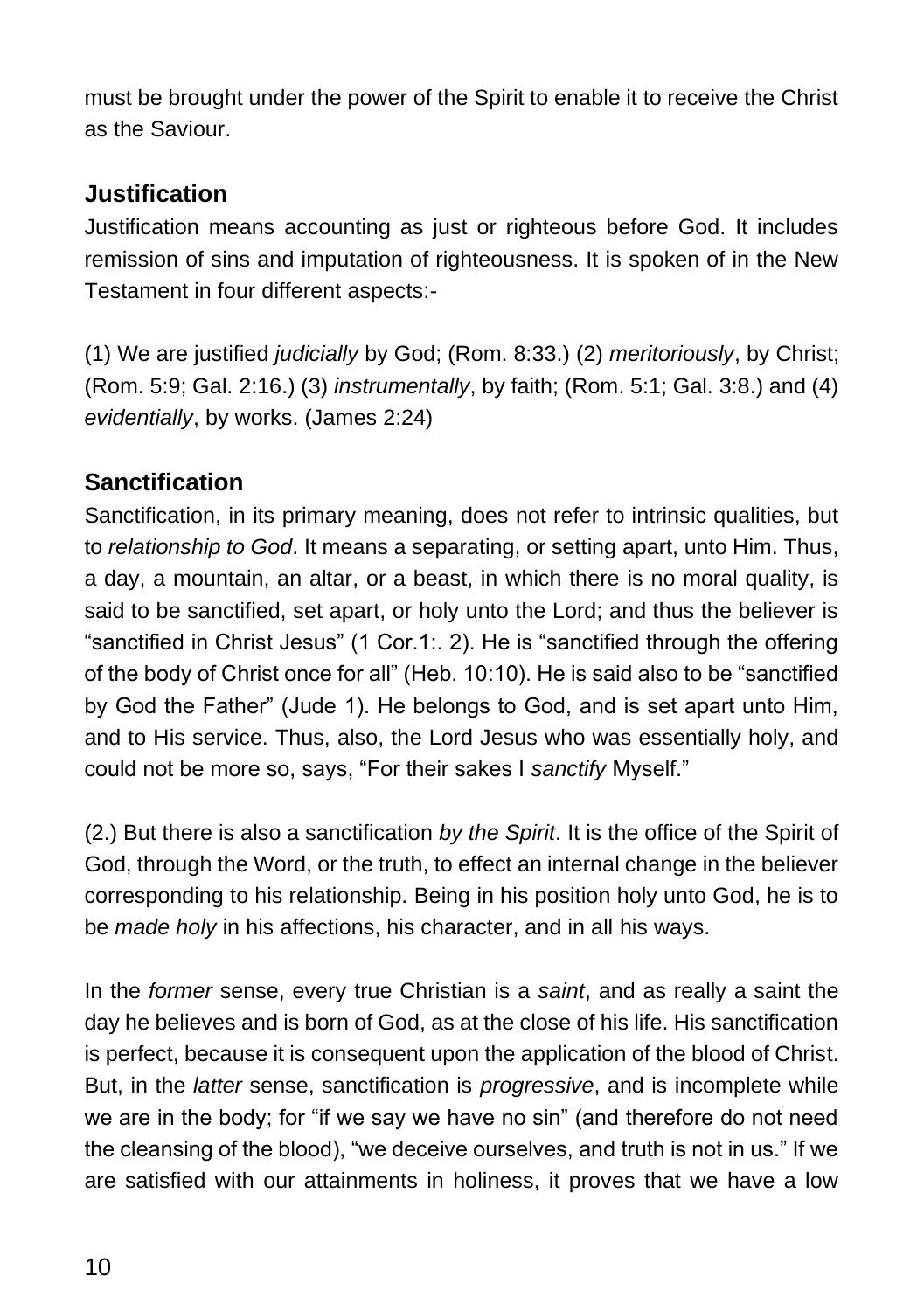estimate of sin, and of the infinite holiness of God, any inconsistency with which is of "the nature of sin."

The Lord Jesus is God's standard of holiness, and our great Exemplar. The holiest man on earth should humble himself before God, seeing that he falls short of perfect likeness to Him.

These two aspects of sanctification by *Christ* and by the *Spirit* were typified under the Levitical economy by the application of the blood and the oil (see Ex. 29:21; and Lev. 14:14, 15).

#### **Pardon and Justification**

Pardon and justification are to be distinguished. *Pardon*, blessed as it is, signifies merely forgiveness, or remission of a penalty. The essence of pardon is forgiveness without righteousness. It falls far short as a full expression of God's grace. *Justification* is much more. A culprit might be pardoned, and yet dismissed as one still guilty of the crime laid to his charge; but a justified person is one who is not only pardoned, but one who is regarded and treated as *positively righteous*. Christ is to us "The LORD our Righteousness" (Jer.23:6), and we are said to be "made the righteousness of God in Him" (2 Cor. 5:21).

#### **Regeneration and Conversion**

They are distinct and different though allied. *Regeneration* is the impartation of *Divine* life to a soul spiritually dead. It is a quickening into life by the power of the Holy Ghost. *Conversion* is the result of this quickening. It is the *outward* and *moral* manifestation of this great spiritual inward change. But those who are regenerated, it should be observed, are not merely quickened by the Spirit or born of the Spirit, which some rationalists admit, but they are "quickened *together with Christ*" ("God vivified us together with Christ; in the one act and fact of His resurrection He raised all His people to spiritual life.") (Eph. 2:5); and thus, by the Spirit, are brought *into union with Him* as risen from the dead, Christ being the life, the new "eternal life," which is received when the sinner believes. This essential characteristic of regeneration is too commonly overlooked.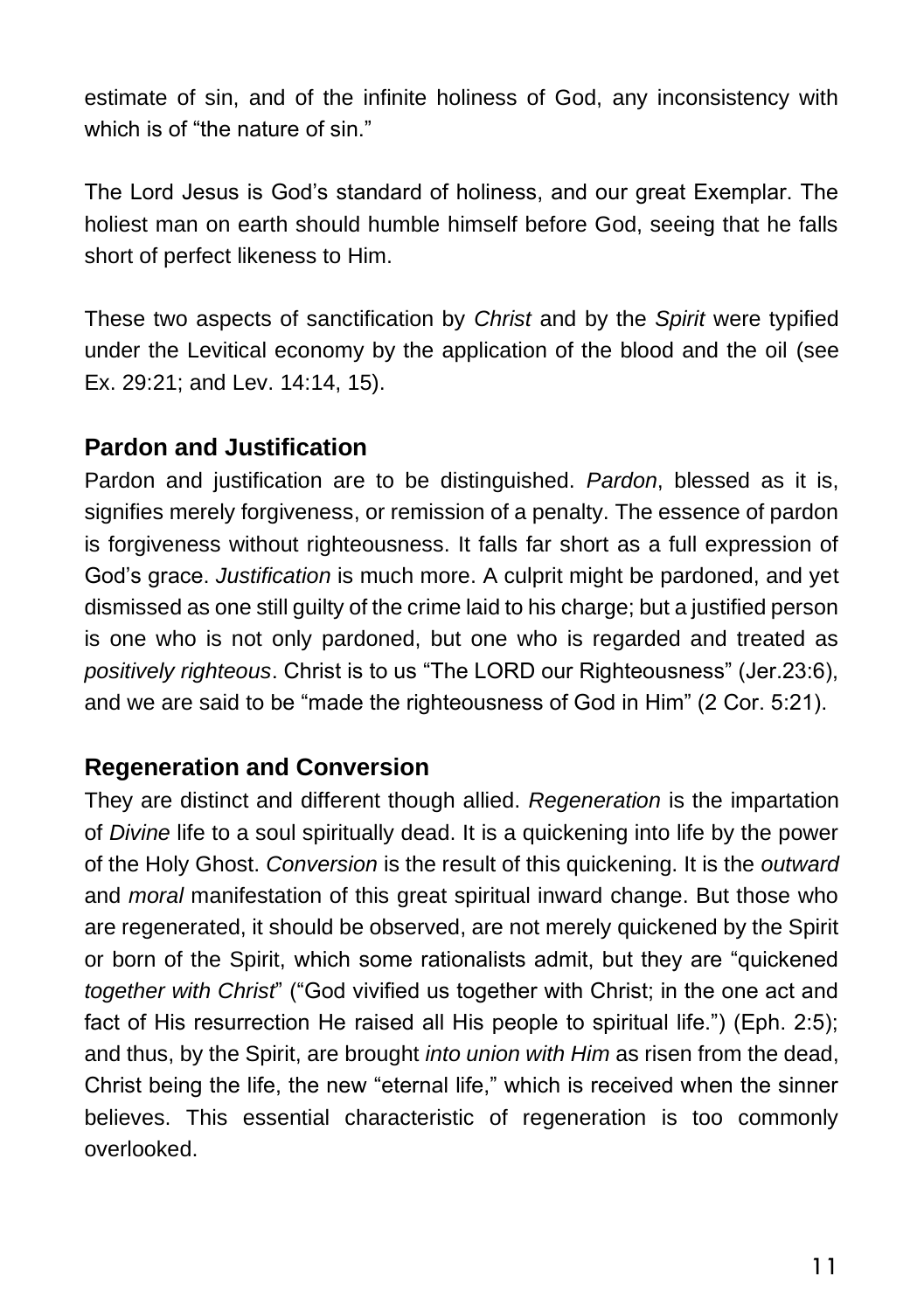#### **Repentance**

Repentance is a word about which there is great confusion of ideas. The etymological significance of the Greek word translated *repentance* is simply a *change of mind*; but repentance, in its Scriptural acceptation, is not to be confined to a mere intellectual operation; nor, on the other hand, to sorrow for sin, which may be produced without any gracious influence, by the experience of the present bitter consequences of sin, or by the dread of future punishment.

*Repentance* is a relative term, and may be, according to its character for the better or for the worse. Judas repented, (the Greek word used here is from a different root.) and "went and hanged himself." Every internal movement bearing that name must be a mere emotion of nature, unless accompanied by the power of the Spirit, and by faith in Divine testimony.

Evangelical repentance involves such a change of mind in relation to God, to Christ, and to sin, as affects the whole moral being – the whole character and life. Sorrow for sin, or penitence, is the natural and necessary accompaniment of repentance; but it is a very inadequate definition of it, and, it may be added, an incorrect one, as we may learn from the 2nd chapter of Acts, where the multitude were in the deepest distress on account of their sin, and yet Peter called on them to "*repent*." (Repentance is not a moral agony that a man works in himself, in order that he may qualify himself for the Divine mercy, or entitle himself to it; repentance is a change in a man's mind concerning the character of his God." – *Dr McNeile, Dean of Ripon.*)

Repentance is obviously not identical with conviction of sin, although conviction of sin is implied in it, for a man may be convicted of sin and yet continue in his sinful course, and still further harden his heart.

It is to be feared that incorrect views on the subject of repentance may sometimes lead to its disparagement, and to superficial preaching of the Gospel, so that the desired results are not seen to follow, for where there is no awakening of the conscience – no conviction of sin and sense of danger – the gracious invitations of the Gospel are listened to with unconcern.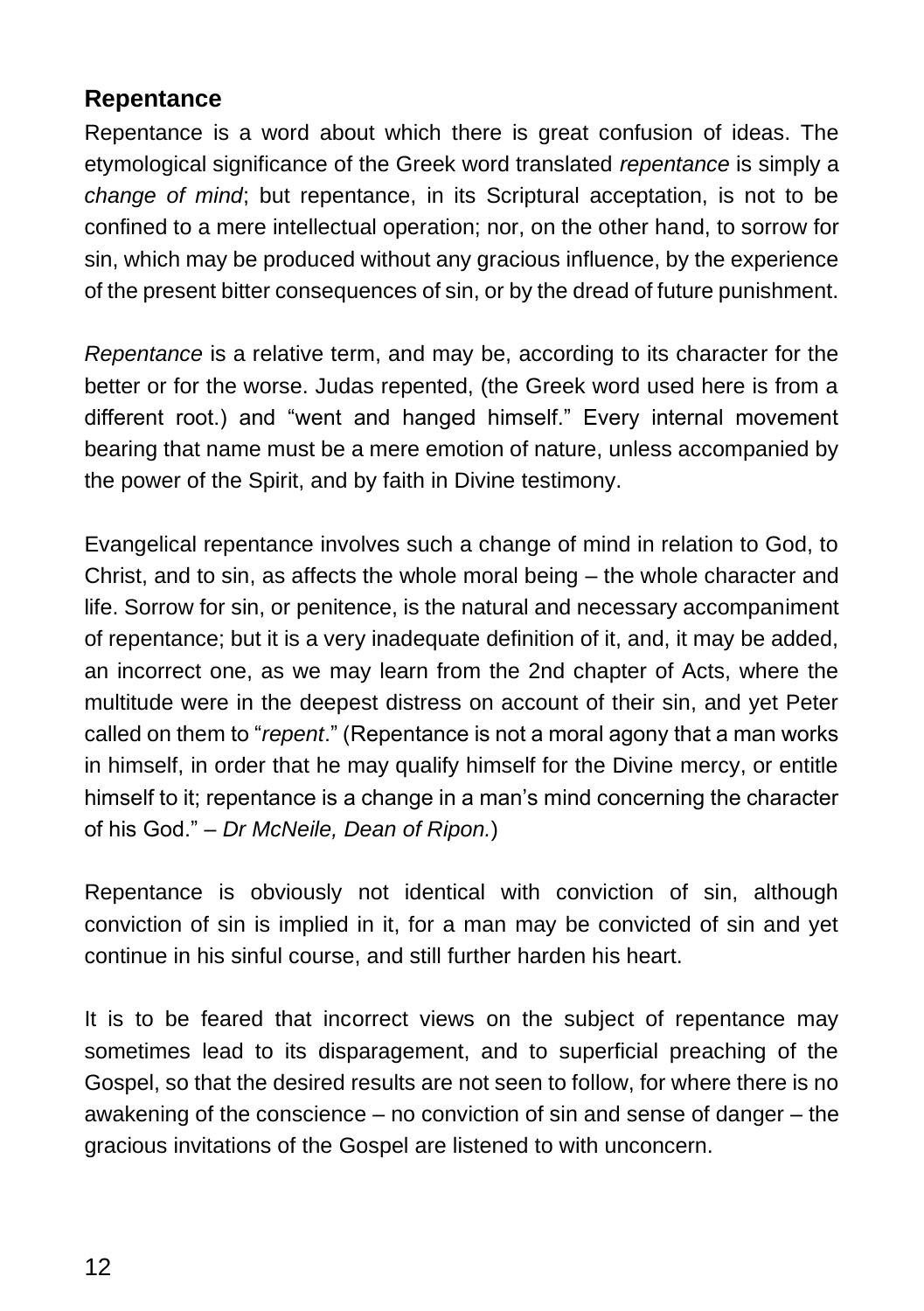### **Faith and Feelings**

Feelings are not faith. We are saved by *faith*, not by *feelings*; but there is no true faith without feelings. We cannot have faith in the Saviour, without feeling our need of Him. A person may *feel* safe and happy, but it may be a false security. He might be, at the time, on the brink of Hell. There are many whose faith is genuine, but whose knowledge of God's grace and Word is very defective, and who, therefore, have not abiding peace with God; but if we have true and intelligent faith, we cannot but feel safe and happy.

#### **Faith and Works – Justification and Sanctification**

They are to be carefully distinguished, but not to be separated. They are inseparable. Let our motto be: "No holiness, no faith." We are justified by *faith alone* -- but not only by the *faith which is alone*. Works have no more to do with our *justification before God*, *as the procuring cause*, than they have to do with the creation of the world; but any faith that does not work by love, and produce good works, is a delusion. Salvation is of grace, through faith, but works are the fruit and evidence of faith.

#### **"What must I do to be saved?"**

In answer to this question, it should never be said *absolutely*, "You have nothing to do." Sinners have to believe, to repent, to trust, to accept. But it is not by *doing* we are to be saved, but by believing what *has been done for us*. In being saved, we are created anew unto good works.

#### **"Make your peace with God."**

No sinner can make peace with God, except in the sense of acknowledging his guilt and accepting pardon. Peace has been made for us through the blood of the Cross. (Col. 1:20.)

#### **"Believe that you are forgiven, and you are forgiven"**

This is a great and mischievous error, leading to self-deception and final ruin. Saving faith is not believing that you are saved, but believing on the Lord Jesus Christ, who, by His death, has made atonement for sin.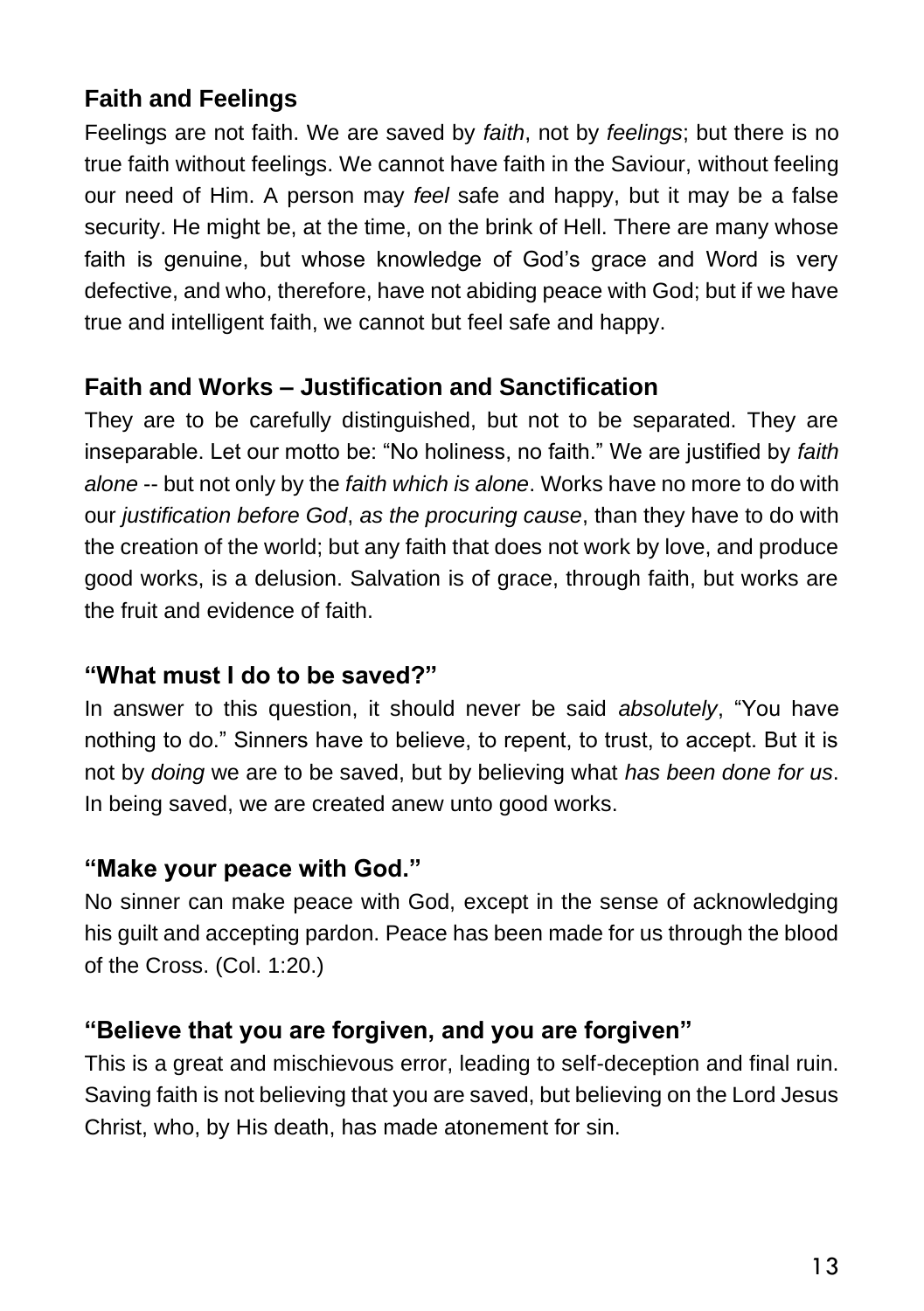#### **Final Perseverance**

*Final Perseverance* and *Final Preservation* are the two sides of one truth, which rests upon the faithfulness of God.

Many true Christians are discouraged and inclined to doubt, by looking too much into themselves, and dwelling on their own weakness. God would have his people to rest in peace on His unfailing promises. He would have them to learn that they cannot have too much confidence in *Himself*, or too little in *themselves*. He warns the self-confident against presumption, and exhorts them to be watchful unto prayer, whilst He would "comfort the feeble-minded." With the assurance that they are "preserved in Jesus Christ" (Jude 1), and "kept by the power of God through faith unto salvation" (1 Pet. 1:5).

## **Crucify and Mortify**

The difference between them is to be observed. The believer, by reason of his identification with Christ, is regarded as having *been crucified* with Him, (See Gal. 2:20. Literally, "*I have been* crucified with Christ.") and, on that ground, he is exhorted to *mortify*, or *put to death*, every evil affection.

#### **Obedience**

Christian obedience is not mere subjection to the moral precepts of the law or refraining from what is positively forbidden. The Lord Jesus Christ, in His mediatorial character, has brought us into the same relationship to God as Himself. We are made one with Him (John 17:21). We are quickened together with Him (Eph. 2:5) as sons of God, and have received the Spirit of sonship (Gal. 4:6). The filial relationship being thus established and enjoyed, *love*, and not *law*, becomes the spring of obedience. The language of the heart then is no longer, as before conversion, "What harm is this or that? It is not forbidden;" but "What can I do to please God my Father?" Thus, "What would the Lord have me to do?" becomes the actuating principle every hour of the day, and in every engagement of life (1 Cor. 10:31). This, and nothing less than this, is practical Christianity, according to the New Testament. Such was the obedience of Christ. "*He pleased not Himself*" (Rom. 15:3). And He is our example. Any lower standard – is it not *disobedience* and *un*faithfulness to God?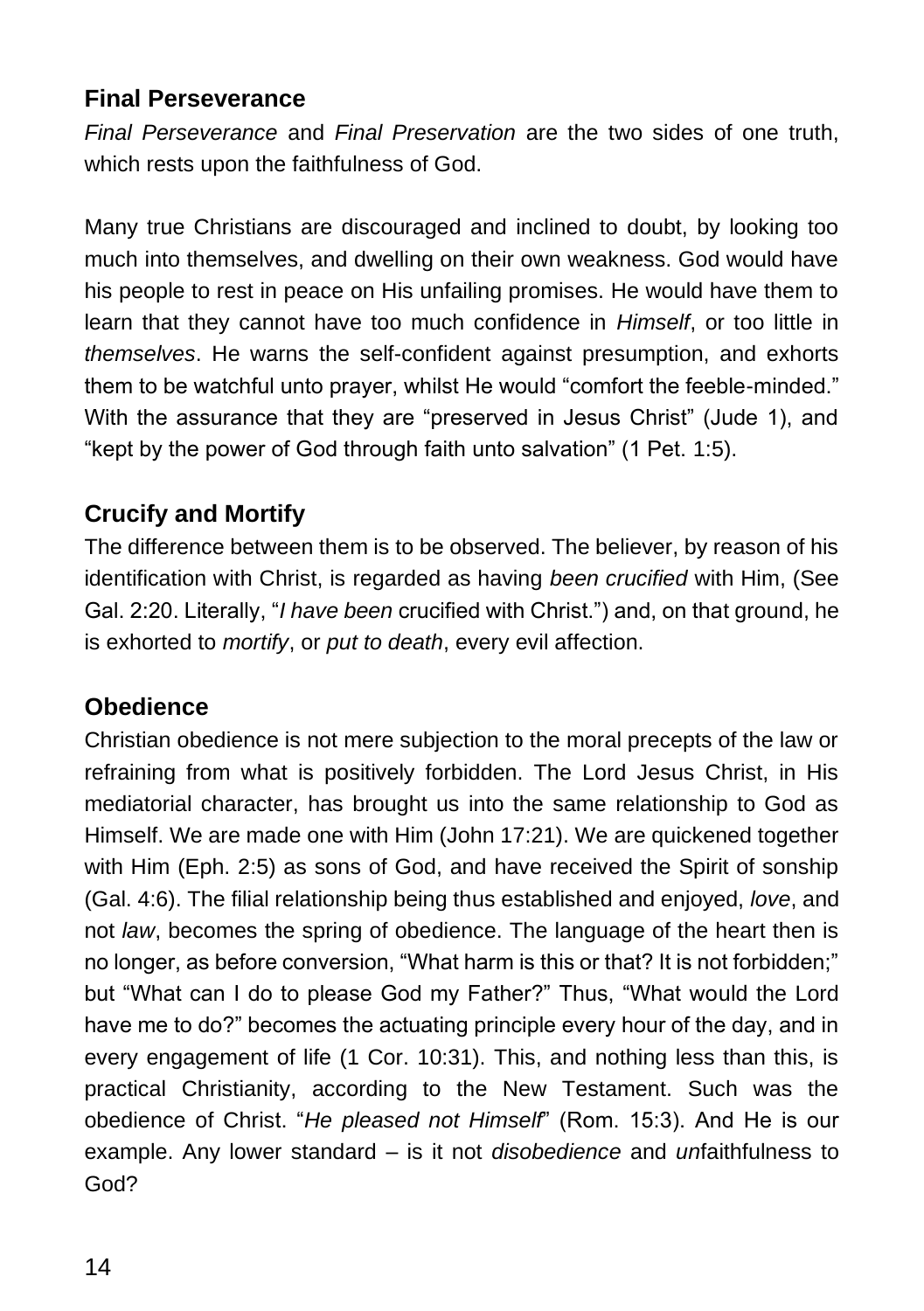#### **Perfection**

This word has various significations in Scripture and in ordinary discourse. It is used absolutely and relatively:

- (1) It is used absolutely to express a condition of sinlessness or perfect fulfilment of God's law and will, as was the case with the Lord Jesus.
- (2) It is used to express blamelessness before men, as to moral conduct and outward life, as in the case of Job (Job.1:8). Again, "Mark the perfect man," &c. (Ps. 37:37).
- (3) Perfection in the case of Abraham (see Gen. 17:1) appears to refer to full reliance upon God in faith.
- (4) Perfection is also used to express maturity, full age, or full stature (1 Cor. 2:6; Phil. 3:15).
- (5) In Matt. 5:48, it is written, "*Be ye therefore perfect*," &c. Here it is perfection in the manifestation of *grace*, according to the pattern of God's grace, which is enjoined.
- (6) In 2 Cor. 13:11, "*Be perfect*," means, Be completely united, by being knit together as members of the same body, or by being of the same mind. Thus in 1 Cor.1:10 the same Greek word is rendered "*perfectly joined together*" (in the same mind). This is its signification also in Heb.13:21, and 1 Pet. 5:10. In Luke 6:40, Dean Alford translates it "fully instructed".
- (7) In Heb. 10:14, we read, "*By one offering He hath perfected for ever*," &c. Here perfection is the work of the Lord Jesus Christ, who, by His sacrificial and substitutional death, puts His people into a condition of righteousness and spotlessness before God. All sin having been put away by His precious blood, we are made perfect in *Christ*. His acceptability with God (blessed truth!) is the measure of our acceptance. But while making our "joyful boast" (This is the force of the word "rejoice" in Rom. v, 2 and Phil. 3:3) *in Him*, we are never to be satisfied with our own attainments in personal and practical holiness. An abiding sense of *imperfection* in attainment, must be an essential element of *perfection* in experience, if such an expression may be *relatively* used.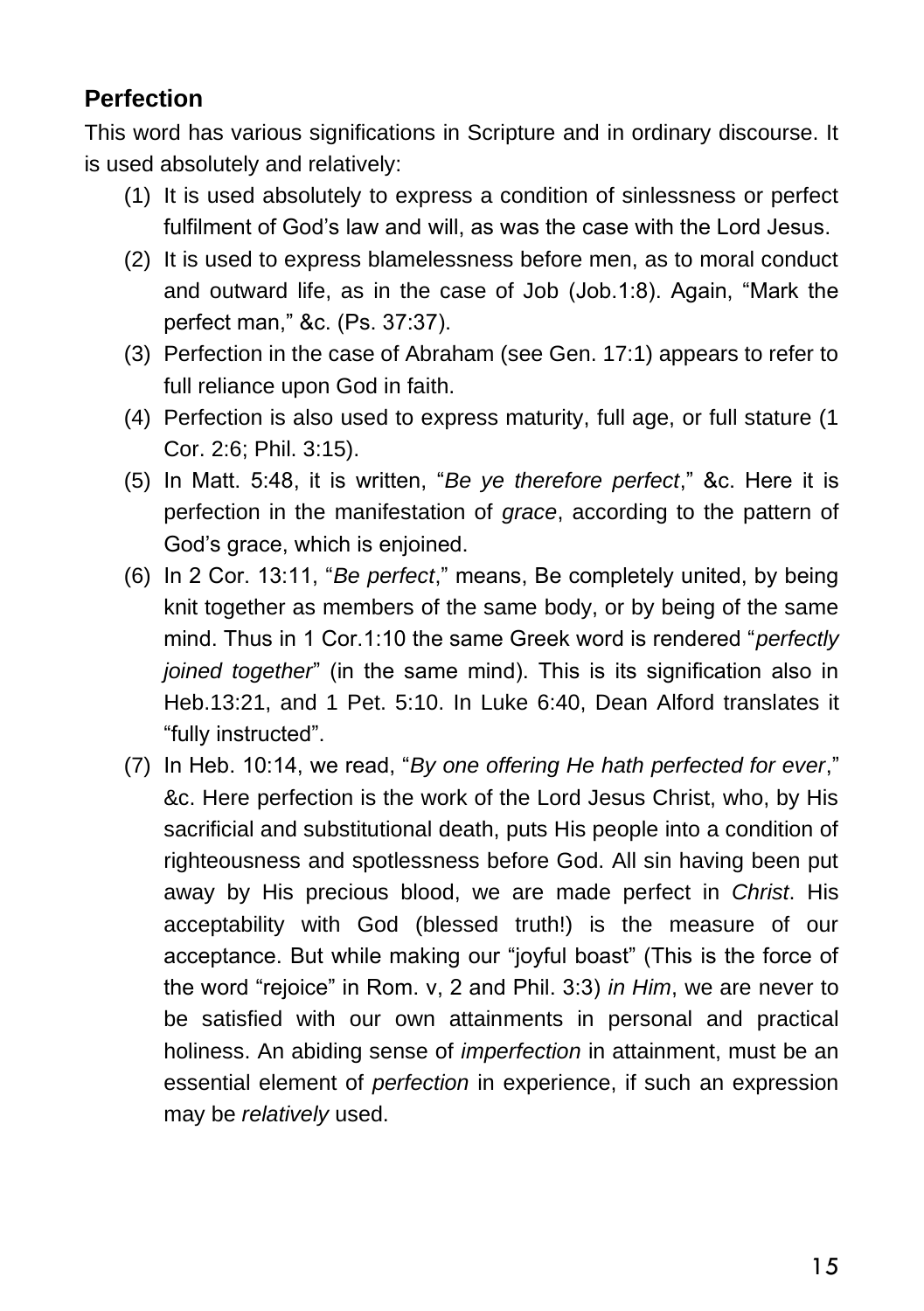#### **Salvation and Rewards**

*Salvation* is God's free gift to the sinner who believes in Christ as his Saviour. *Reward* is God's acknowledgement of the services of his saints. Salvation is of *grace by faith*, but reward is according to *work*.

The sinner is justified freely by God's grace, through faith in Christ Jesus. The believer will be rewarded in the kingdom of Christ according to his works.

#### **Confession of Sin**

*"If we confess our sins, He is faithful and just to forgive our sins"* (1 Jn 1:9). Confession of sins by the believer should be made in the remembrance of the satisfaction for sin which Christ has rendered to God, and of God's willingness to forgive.

According to Heb. 10:14, by the application of the blood of Christ the believer is "perfected for ever" from the damnatory guilt and pollution of sin, that question having been for ever settled at the Cross between Christ and God *as a Judge*; but our own sensitiveness, as children of God, requires the confession of our sins and the seeking of pardon, by which communion with God our Father, interrupted by failure, is restored.

> *C. Russell Hurditch in Footsteps of Truth [Edited - MHW]*

# **GRATITUDE**

"No doubt", said John Brown of Haddington, "I have met with trials as well as others: yet so kind has God been to me, that I think, if He were to give me as many years as I have already lived in the world, I would not desire one single circumstance in my lot changed, except that I wish I had less sin. It might be written on my coffin: "Here lies one of the cares of providence, who early wanted both father and mother, and yet never missed them."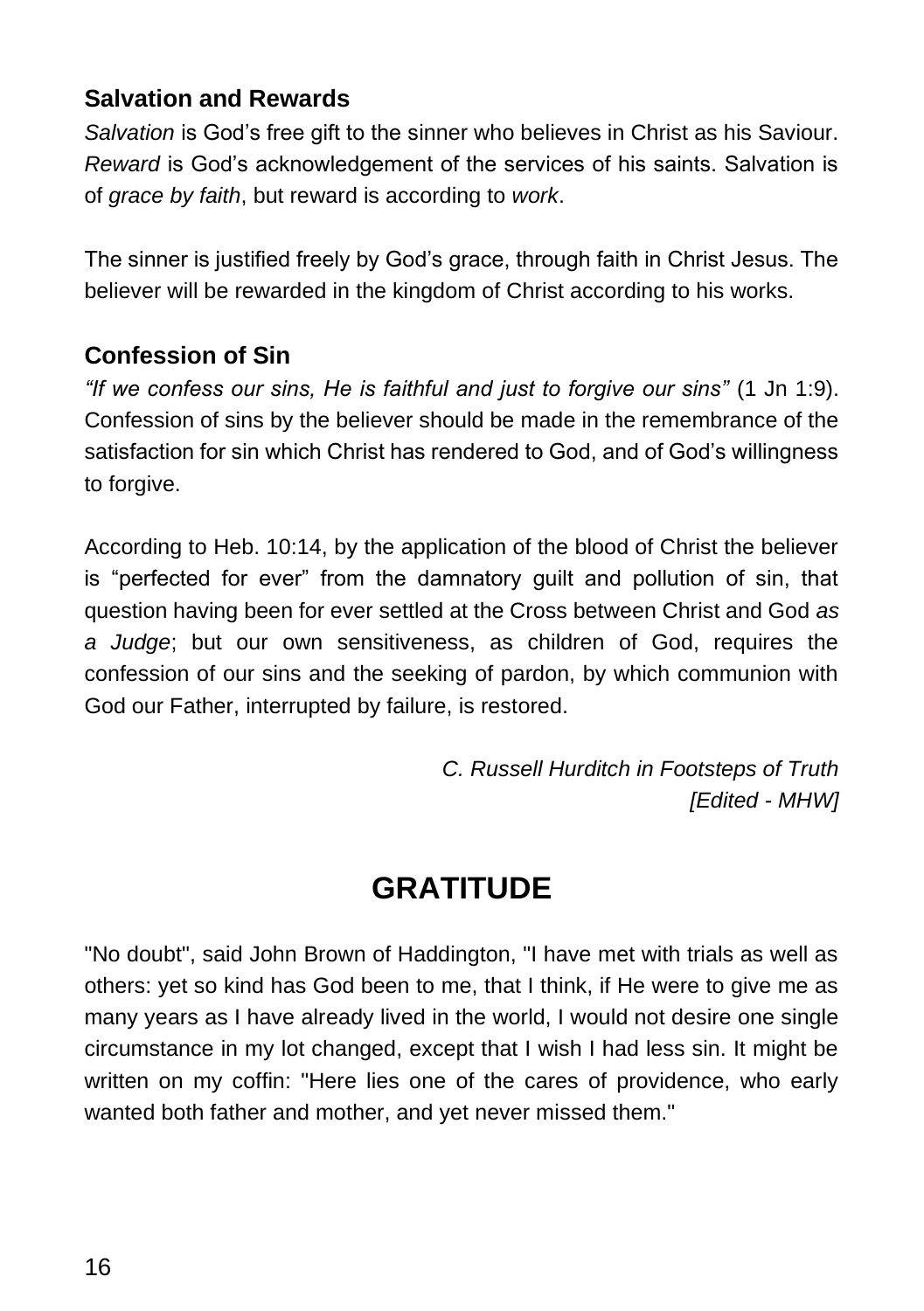# **SAVING FAITH**

The Countess of Huntingdon was walking in her garden one day near to where a workman was repairing part of the garden wall. She spoke to the man about his soul, but the word seemed to have little effect. Years after, while speaking to another workman, she said, "Thomas, I fear you have not yet looked to Christ for salvation." "Your ladyship is mistaken," replied the workman, "I have looked, and I am saved." "How did it happen?" inquired the countess. "It was while you were speaking to James, my fellow-workman, when we were repairing the garden wall." "How did you hear?" "I was on the other side and heard your words through a hole in the wall." "Faith cometh by hearing, and hearing by the Word of God." (Romans 10:17).

# **A SURE AND CERTAIN HOPE**

Queen Victoria was approached by an octogenarian, one of her friends near Balmoral: "May I ask your Majesty a question?" "Certainly." "Will your Majesty meet me in the Paradise above?" The Queen answered, "Yes, by the grace of God and the all-atoning Blood of Christ, I'll meet you there." We feel assured that both are now members of the Heavenly Choir singing the "New Song" (Rev. 5: 9).

## **TESTIMONY**

**Dr John Conder**. On his tomb in Bunhill Fields, in the City of London, is this inscription in separate lines: "I HAVE SINNED – I HAVE TRUSTED – I HAVE REPENTED – I HAVE LOVED – I REST – I SHALL RISE – AND THROUGH THE GRACE OF CHRIST, HOWEVER UNWORTHY – I SHALL REIGN." "He which raised up Jesus shall raise up us also" (2 Cor. 4.14).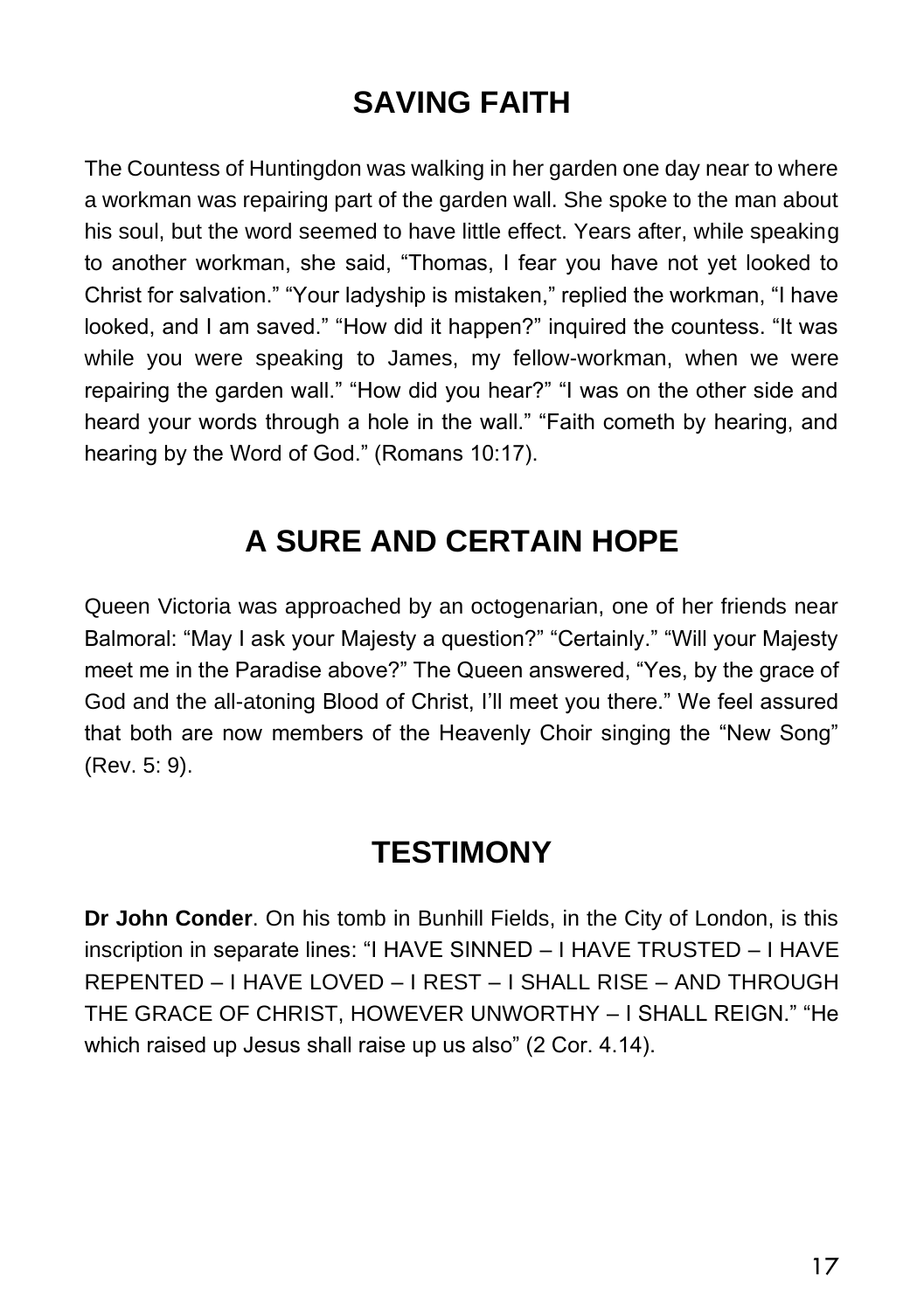# **JACOB'S VISION OF A LADDER, FULFILLED IN THE LORD JESUS CHRIST**

## **(Genesis 28:10-19; John 1:51)**

To the north of Scotland lies an island called Bressay. It is one of the Shetland Islands, and its shores are very rocky. On the south coast of Bressay is a slatequarry. The workmen had to descend the cliff to it by means of a ladder. One evening a violent and sudden storm drove the quarrymen from their work. The ladder was left fastened to the cliff.

The night was very dark and stormy. A ship which was struggling with the waves was driven close to the island. Her crew behold with terror the white foam of the breakers as they dashed against the rocks. They knew that, if the ship were stranded, they must be wrecked. Still the howling winds drove her forward. The waves dashed over her, filled the cabin with water, and drowned the wife of the captain. The sailors now climbed into the rigging. They were at the mercy of the furious wind and of the raging sea. They gave themselves up for lost. Many prayers and cries for deliverance were uttered. On came the ship and struck against the shore. The poor seamen felt that death was almost certain. On the summit of the cliff was safety; but how could they reach it, who were helplessly dashed at its foot?

Just as the ship struck near the rock, their terror was changed to joy. Close beside them on the steep face of the cliff, was the ladder. It seemed as if it had been placed there on purpose for them. In haste, they sprang from the rigging, mounted the ladder, and reached the top of the cliff in safety. The vessel broke into pieces, so quickly that, by next morning, hardly a trace of her was left.

The ladder is a beautiful picture of Christ. In His deity, He touched heaven; In His humanity, He touched earth; and he joined earth to heaven, by reconciling man to God. Sinners can approach God through Him. Heaven is now open, and all may draw near. Acknowledge Christ as the sole Mediator, and lay hold of Him and His merits, by the hand of faith; and rise from the depths of sin and despair and reach the heights of pardon, peace with God, and everlasting life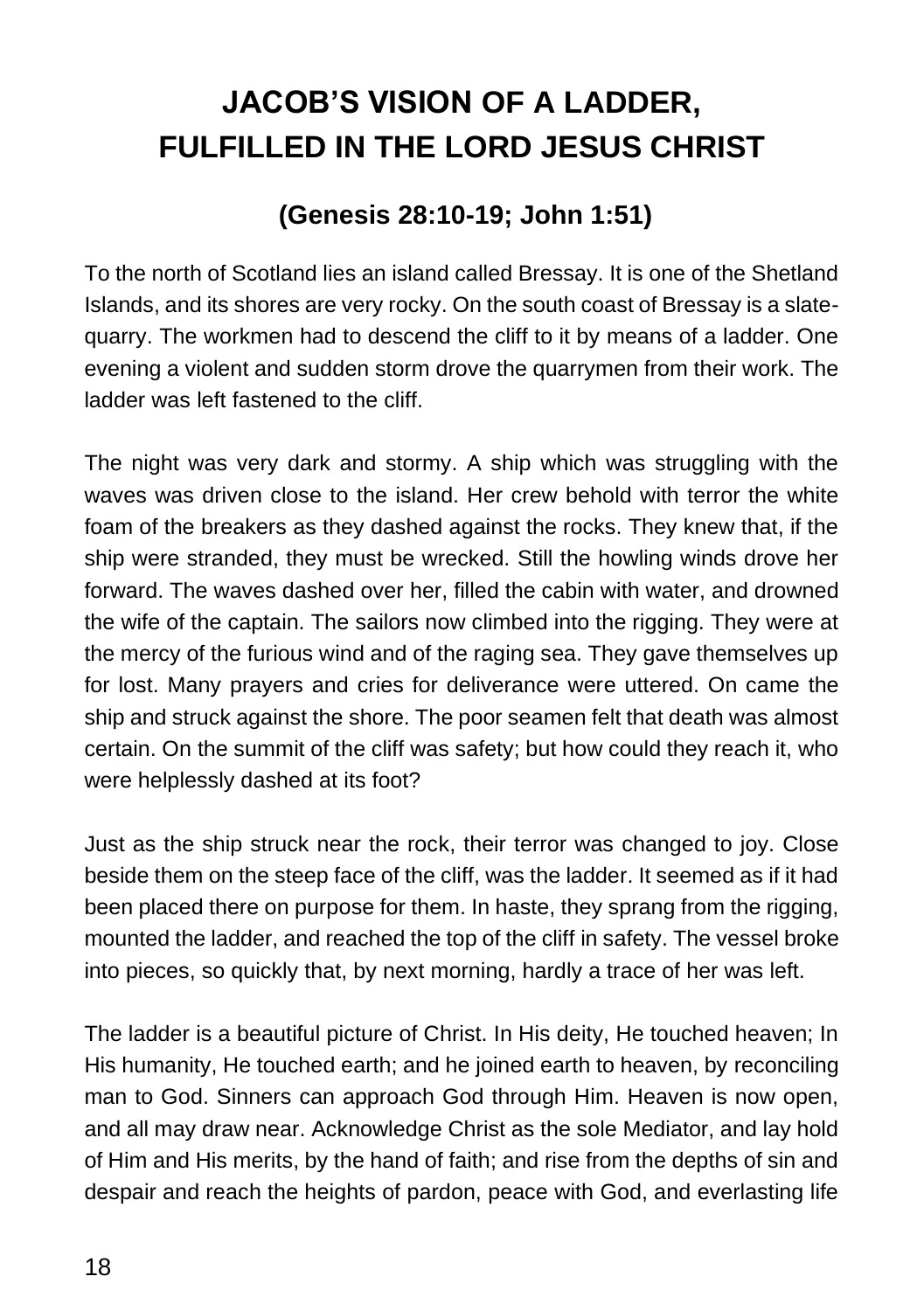in the kingdom of heaven. "Believe on the Lord Jesus Christ, and thou shalt be saved" (Acts 16:31).

# **CHRIST REFORMS HIS CHURCH**

It's good to appreciate the history of the Reformation and what it recovered. But we would be mistaken in thinking this is merely a past event. The best way to appreciate what it achieved is by being committed to reformation in the present. Reformation means making the Word of God the only rule and principle in matters of religion. Wherever this is not faithfully applied in principle and practice, the Church needs reforming. At the Reformation, John Calvin explained that there were two great areas in which the Church needed reforming. Firstly, "the mode in which God is duly worshipped; and, secondly, the source from which salvation is to be obtained". He emphasised the importance of worship because it is the goal of salvation. This is also one of Christ's key priorities in reforming His Church. It includes the spirit in which we offer that worship as well as what we offer.

The Reformations under Hezekiah, Jehoshaphat and Josiah were marked by a return to biblical worship and a zeal against idolatry. These biblical histories also show us the challenges of such a work. Calvin was well aware of the difficulty involved in this work of reformation. "I know how difficult it is to persuade the world that God disapproves of all modes of worship not expressly sanctioned by His Word". Yet it is ultimately a work that Christ undertakes for His own glory in using those who serve Him in this. Christ must be as a refiner's fire to purge the Church's dross (Malachi 3:2). He purges His people, His public worship and ministers so that their worship may be pure and acceptable, all things being restored to their integrity (Malachi 3:3-4). In this updated extract, George Hutcheson helps us to understand how this prophecy of Christ applies today, even to the purest of churches. Reading it should bring us to pray that Christ will do this work, however hard it may be.

## **1. CHRIST'S REFORMING IS VERY TRYING**

Christ's coming to His Church in the ministry of His gospel and to carry on a reformation, makes such a time prove very winnowing. "Who may abide? who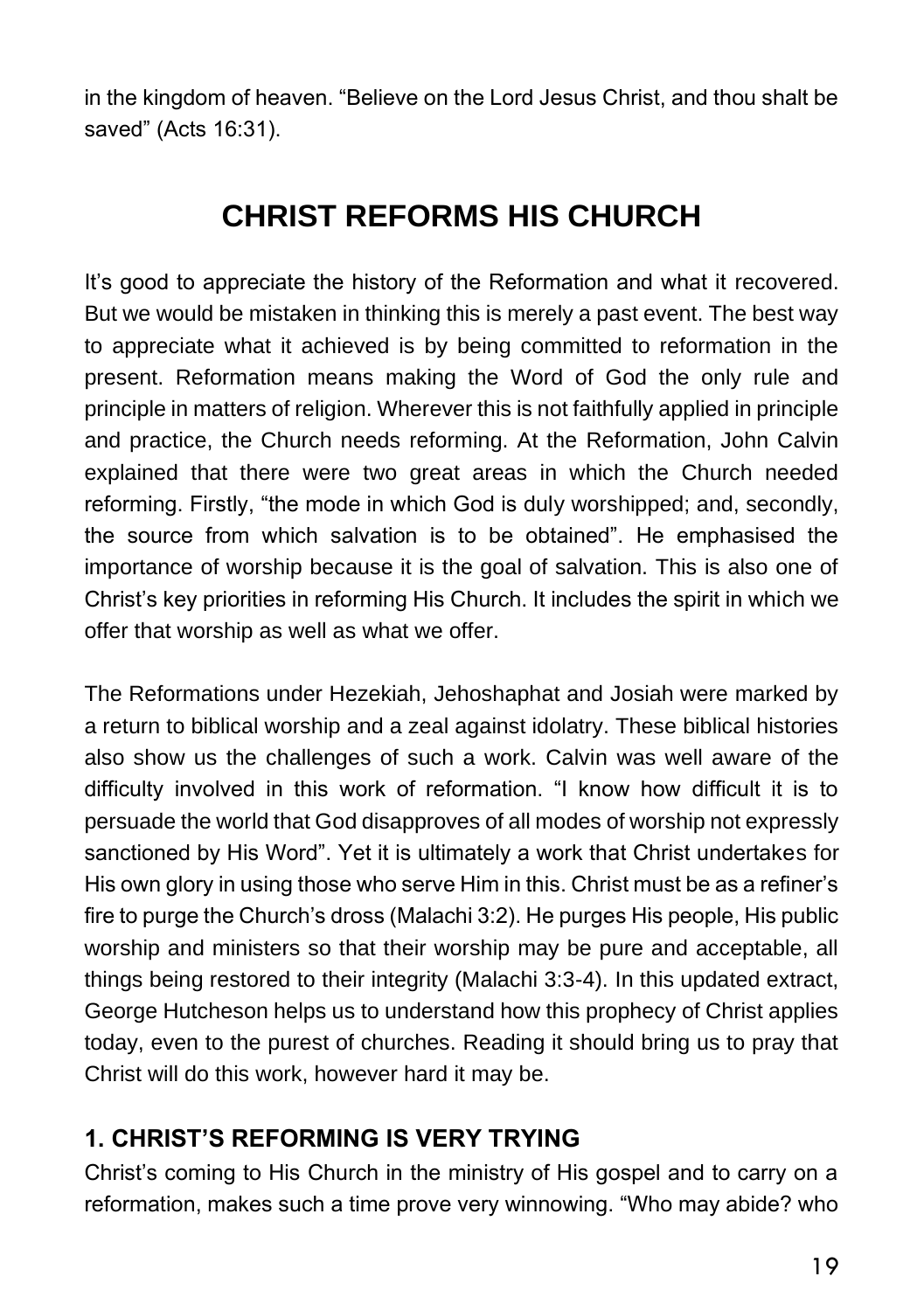shall stand?" (Malachi 3:2). It is a trying time and therefore it is hard to endure, so that it is a wonder to see any get through it. It is no wonder when we consider the many hypocrites in his Church, and the great hypocrisy and dross of His saints which He cannot endure.

Great vicissitudes and shakings often accompany a time of reformation; many errors and delusions usually prevail then. The ministry of the gospel is effective in exposing sin but if people do not amend their ways, they become worse. The respectable become godless, the formalists become careless, and the ungodly become rebellious. How speedily may a people under the gospel fill up the measure of their sin and become ripe for many judgments. It is for these reasons that Christ's coming is declared to be such a terrifying day; "Who may abide? who shall stand?"

## **2. CHRIST'S REFORMING REMOVES THE CHURCH'S DROSS**

There is not only much unsoundness in Christ's Church but it is also difficult to discern until Christ exposes it. It is then seen to cleave so closely that it is difficult to remove. No less than "a refiner's fire, and fuller's soap", can either reveal or remove this dross in the metal and filth in the cloth. Only Christ's fan can reveal the chaff and take it away. Christ has sufficient power to purge His Church and reach the dross. He is so zealous that He will not spare at all. He will either consume everything together or separate the dross. For "He is as a refiner's fire, and like fuller's soap".

## **3. CHRIST'S REFORMING IS NEEDED BY THE PUREST CHURCH**

The purest Church of Christ is so ready to contract pollution within time, that purging is necessary. God's chosen people who are not to be destroyed need purging because they have much dross. However hot the furnace may be it is their comfort and purging that He intends. He is a refiner to His Church and He will purify it.

## **4. CHRIST'S REFORMING IS FOR THE CHURCH'S GOOD**

Christ's purging His Church, by His Word, Spirit and rod, speaks of His love and a purpose of much good. He sits at it as a task on which His heart is set. He "purifies as gold and silver"; precious metals refined for honourable use. Thus, the godly must submit to His way of purging in its duration, even though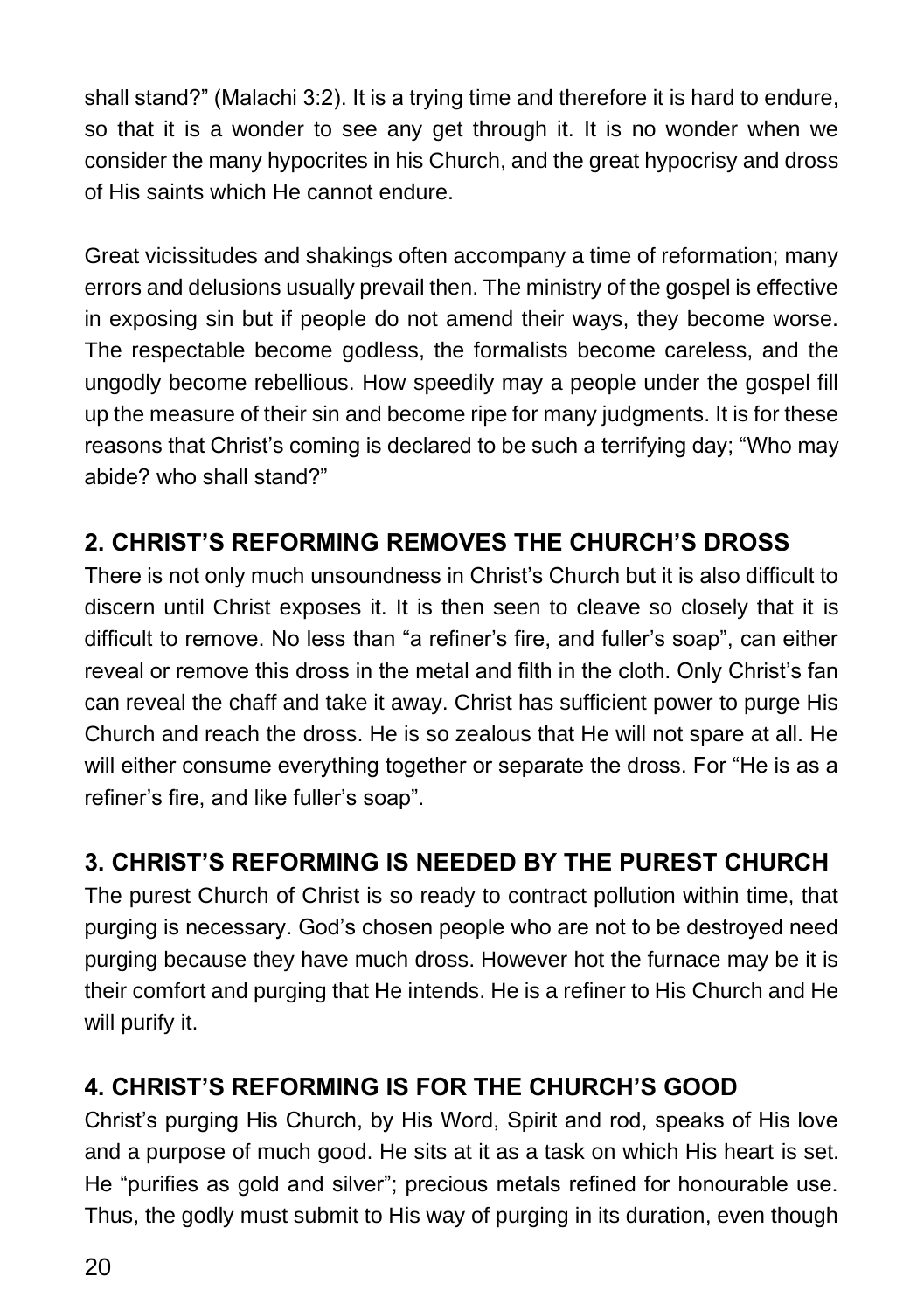He sits at it as a work that is not soon finished. They must submit to the degree of purging as silver and gold in the fire, knowing that He sits at the furnace. He will make it apparent that His refining is not with silver in relation to the heat and extremity of the trial (Isaiah 48:10).

## **5. CHRIST'S REFORMING PURIFIES THE CHURCH'S WORSHIP**

Pure ordinances and "an offering in righteousness" (according to the rule of Jesus Christ and through His righteousness) are a special mercy for Christ's Church. The mercy is completed when it is joined with personal reformation; when there are purified Levites and "an offering in righteousness". It is personal renewal and reconciliation that enables people to engage in pure service; right service must begin there. "He shall purify the sons of Levi, that they may offer an offering in righteousness".

We are not to please ourselves as to what we do in service to God unless He has declared He will accept it. Thus, the only way of acceptable worship is through Christ. When He takes any in His hand and brings them out of their polluted condition, He makes them and their service (in itself abominable) wellpleasing through Him. When He comes and purifies His people, "then shall the offerings of Judah and Jerusalem be pleasant unto the Lord".

### **6. CHRIST'S REFORMING PURIFIES THE CHURCH'S MINISTERS**

Christ's coming under the gospel does not tend towards the destruction of a ministry, though indeed they often need to be purged. "He shall purify the sons of Levi". A holy ministry is a special blessing to the Church for keeping ordinances pure and promoting purity among people, especially a pure and acceptable way of worship. When the sons of Levi are purified, they offer in righteousness, and the offerings of Judah and Jerusalem are pleasant to the Lord'.

## **7. CHRIST'S REFORMING RESTORES THE CHURCH**

Christ is the restorer of all things by His coming in the flesh and by His death and gospel. He is the substance of all that is excellent to those that close in with Him by faith. To be "pleasant as in the days of old, and as in former years", means not only that their service will be acceptable as of old when most godly men offered. It also implies that all the remarkable evidences of favour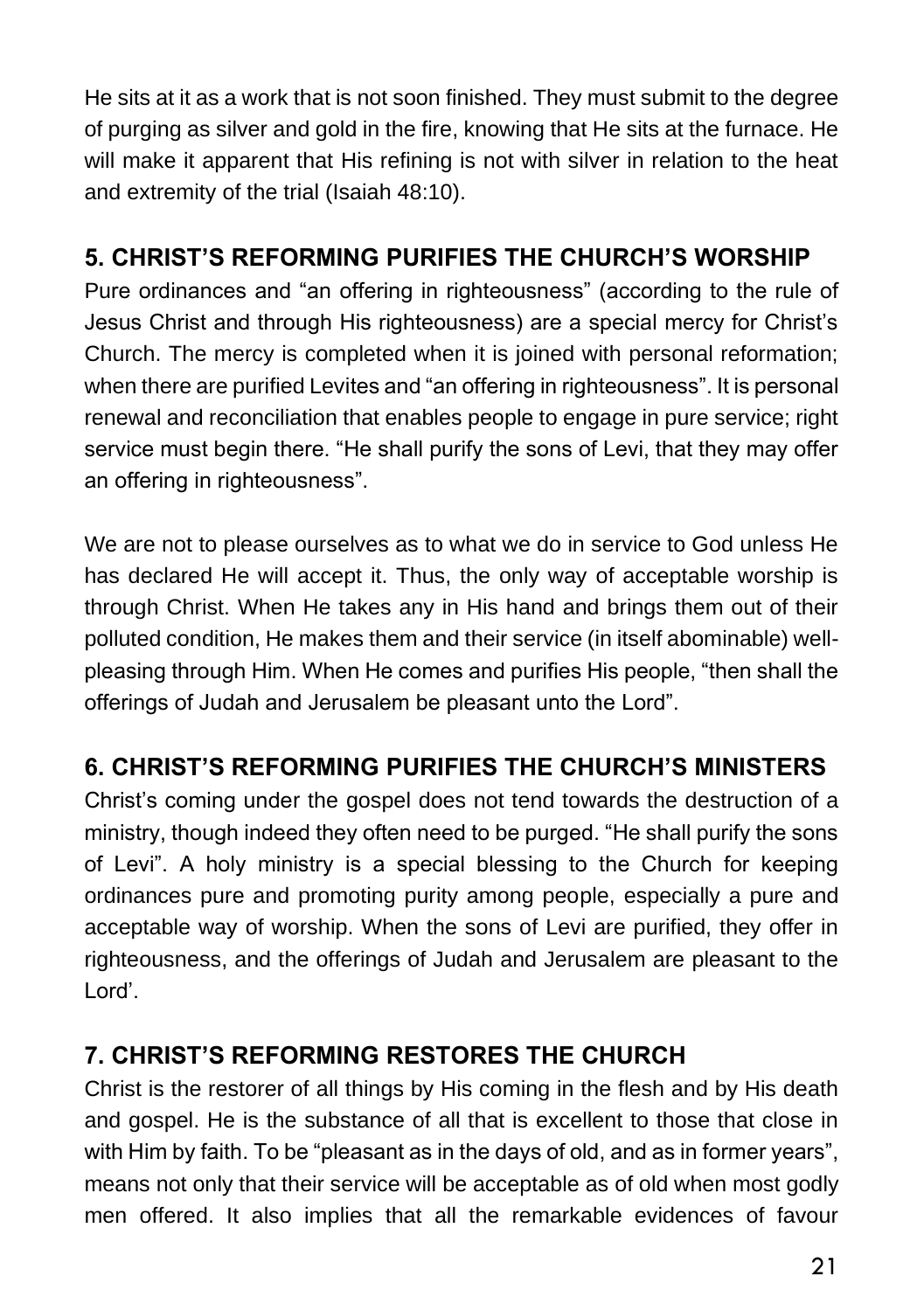manifested toward them and wondered at in their fathers' days as the free reward of their service, will really be given to the godly in and by Christ.

> *Reformation Scotland Submitted by Keith G*

# **THE CONVERSION OF THE JEWS**

## **William MacLean (1907-1985)**

"With the destiny of Israel has always been linked that of the universal race of man. The casting away of them hath been the reconciling of the world, and the receiving of them will be life from the dead." So said the saintly Rev. John Duncan, LLD, in one of his addresses on the subject of the evangelisation of the Jews at the Free Church General Assembly in Edinburgh in May 1860. His profound knowledge of Hebrew and of oriental languages of which he was professor, and his love for the Jews, earned him the title of "Rabbi" Duncan.

The conversion of the Jews to Christ their Messiah is recorded and set forth in both the Old and New Testaments. **"For I would not, brethren," writes the Apostle Paul in Romans 11, "that ye should be ignorant of this mystery, lest ye should be wise in your own conceits: that blindness in part is happened to Israel, until the fulness of the gentiles be come in. And so all Israel shall be saved" etc. (v. 25, 26).**

"By all Israel here we are not to understand the whole Church of God, all the elect consisting of Jews and Gentiles. It is true that in Gal. 6:16 and elsewhere, the word Israel is applied in that general sense to the Church of God. But in this chapter Israel means the nation and people of the Jews. 'All' is used as in many other instances in a general way and here indicates a very great number, and in a manner the whole Jewish nation in a full body." So writes the eminent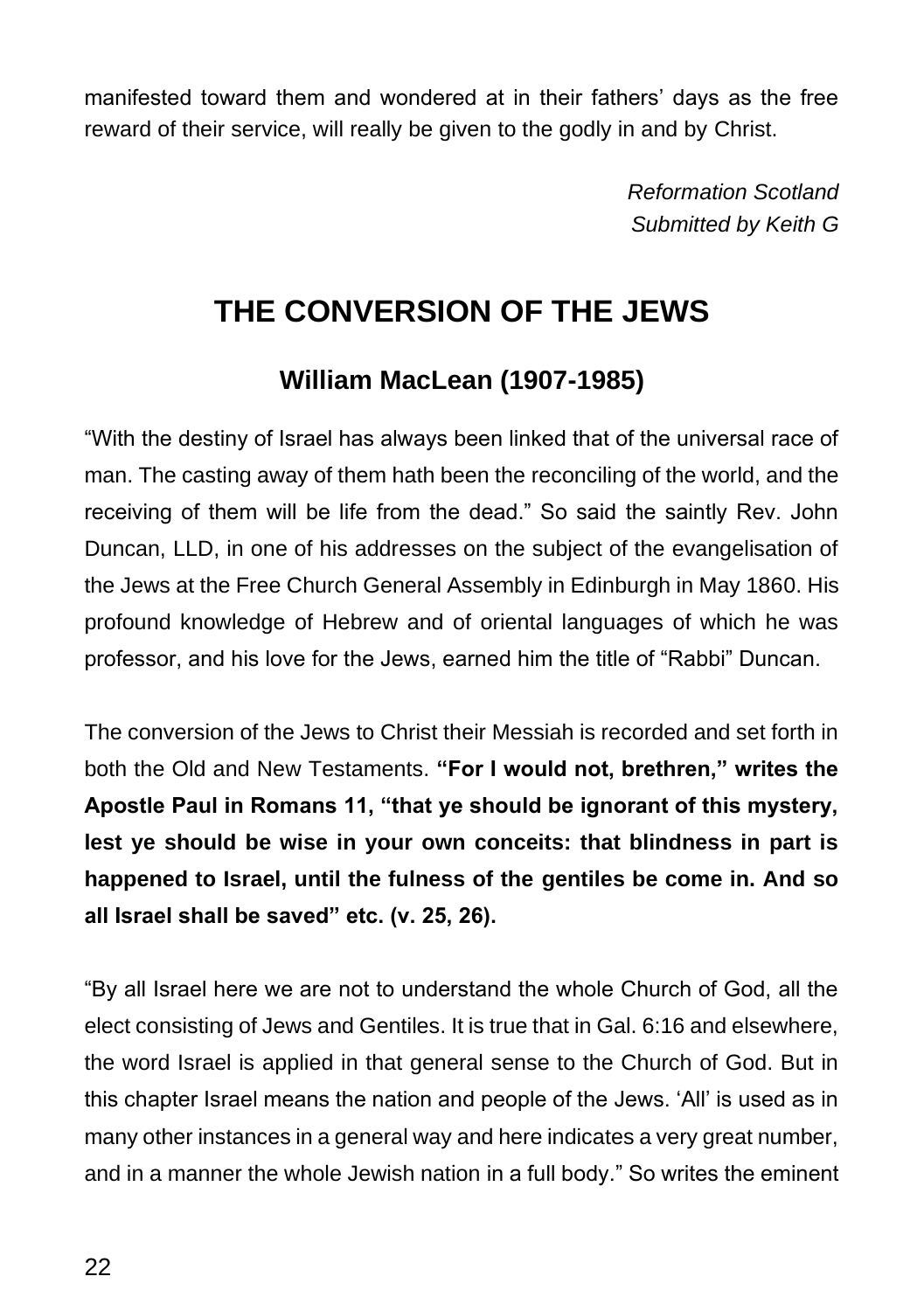Netherlands divine Hermann Witsius D.D. (1636 – 1708), Professor of Divinity in the Universities of Utrecht and Leyden.

'They depart from the apostle's meaning" he continues, "who by 'all Israel' understand the mystical Israel, or the people of God, consisting both of the Jews and Gentiles, without admitting the conversion of the whole Jewish nation to Christ, in the sense we here mentioned.

Notwithstanding, this may be confirmed by the following arguments:

*First*, the apostle speaks of the Israel, to whom he ascribes his own pedigree, v.1, whom he calls his flesh, that is, his kindred, v.14, and the natural branches v.21, whom he constantly distinguishes from the Gentiles; to whom he testifies, blindness has happened. All this is applicable to Israel properly so called.

*Secondly*, he lays before us a mystery, but it was no mystery, that a very few Jews were converted to Christ together with the Gentiles; for we have daily instances of that.

*Thirdly*, he reminds the Gentiles not to exalt over, or despise the Jews, from this argument, that, as they themselves were now taken in among the people of God, so, in like manner, the Jews were in due time to be taken in again. But if the apostle meant that the body of the Jewish nation was to continue in their hardness; and but a few of them to be saved, who, joined to the Gentiles would form a mystical Israel, the whole of the discourse would be more adapted to the commendation of the Gentiles, than of the Israelites: and encourage rather than depress the pride of the Gentiles.

*Fourthly*, as the fall and diminishing of Israel, v.12, and their casting away, v.15, are to be understand; so likewise the receiving and saving them, for here the rules of a just opposition must be observed. But the fall, diminishing and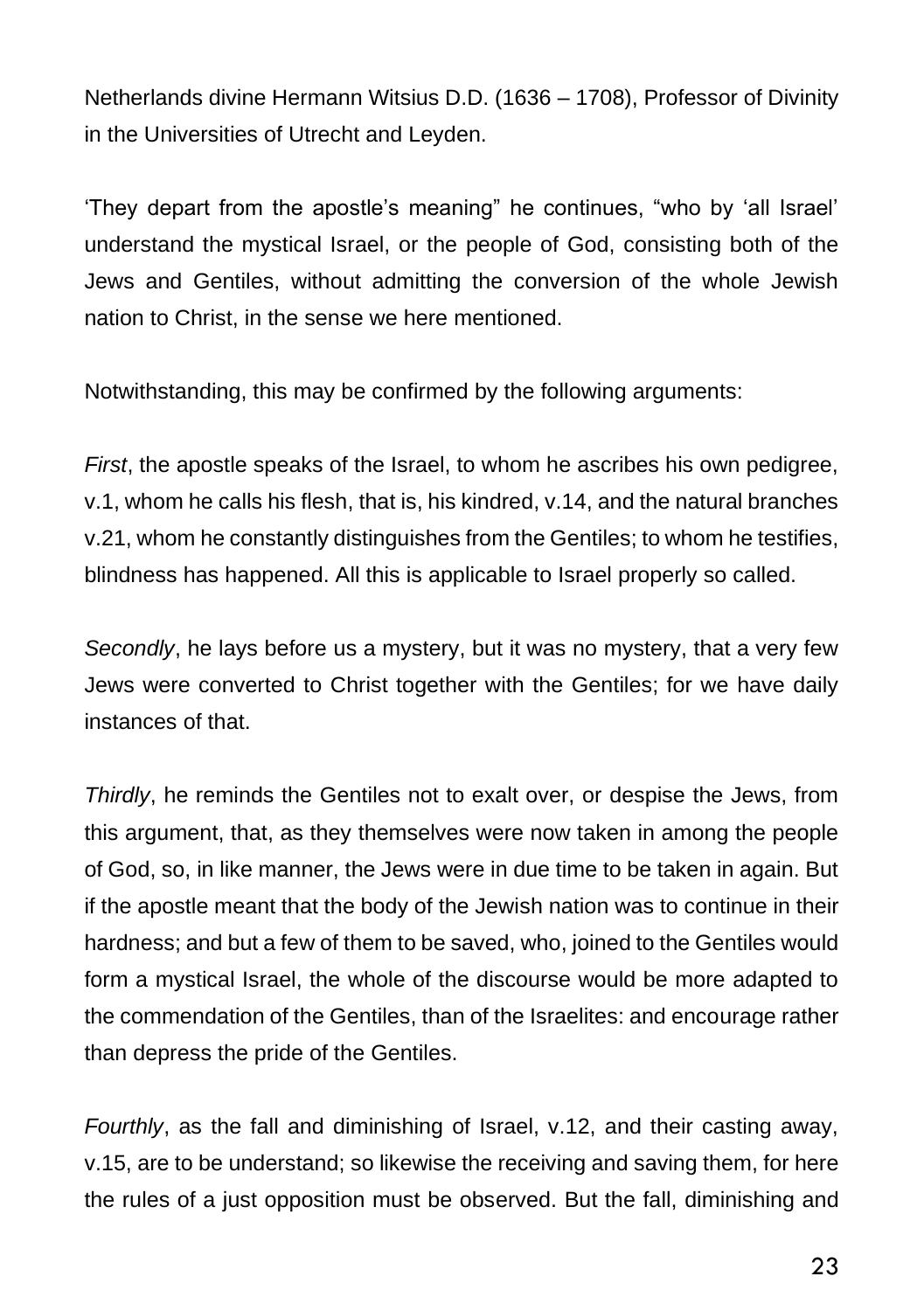casting away of Israel are to be understood of the generality of the Jewish nation; therefore the receiving and saving of Israel in like manner.

"To this restoration of Israel shall be joined the riches of the whole church, and as it were, life from the dead (Rom. 11:12) "Now if the fall of them be the riches of the world, and the diminishing of them the riches of the Gentiles: how much more their fulness?" and v.15 "For if the casting away of them be the reconciling of the world what shall the receiving of them be, but life from the dead?" The apostle intimates that much greater and more extensive benefits shall redound to the Christian Church from the fulness and restoration of the Jews, than did to the Gentiles from their fall and diminution: greater, I say intensely, or with respect to degrees, and larger with respect to extent.

As to intenseness or degrees, it is supposed that about the time of the conversion of the Jews, the Gentile world will be like a dead person, in a manner almost as Christ describes the church of Sardis, Rev. 3:1.2, namely, both that light of saving knowledge, and that fervent piety, and that lively and vigorous simplicity of ancient Christianity will in a course of years be very much impaired. Many nations, which had formerly embraced the gospel with much zeal, afterwards almost to be extinguished by the venom of Mahommedanism, Popery, Libertinism and Atheism would verify this prophecy; but upon the restoration of the Jews these will suddenly arise, as out of the grave: new light will shine upon them, a new zeal be kindled up: the life of Christ be again manifested in His mystical body, more lively, perhaps, and vigorous than ever.

Agreeably to which James has said, Act 15:15-17 "**And to this agree the words of the prophets: as it is written, after this I will return and will build again the tabernacle of David, which is fallen down: and I will build again the ruins thereof, and I will set it up: that the residue of men might seek after the Lord, and all the Gentiles, upon whom my name is called, saith the Lord, who doeth all these things**." The reparation of the fallen tabernacle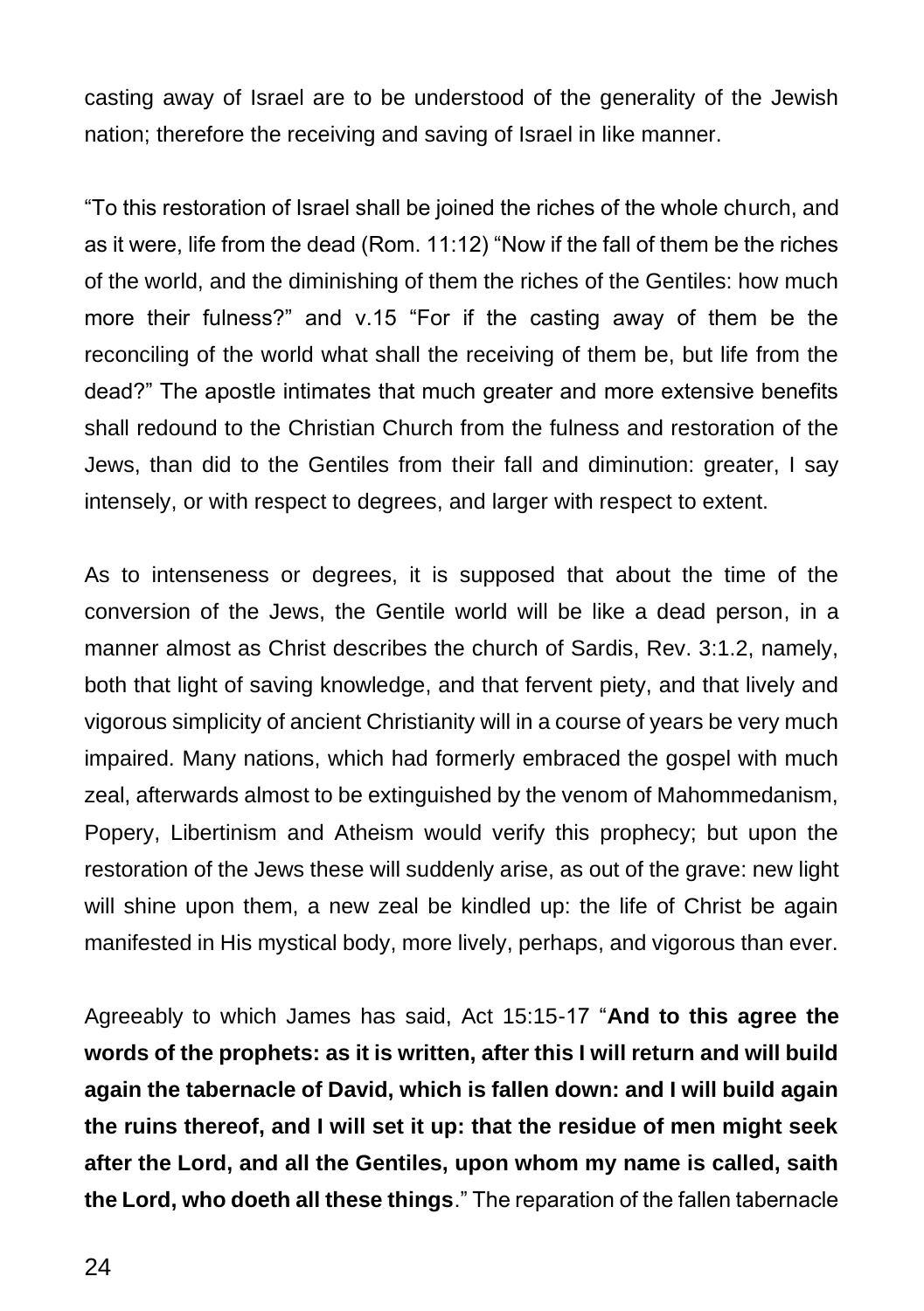of David signifies the restoration of true and spiritual worship among the Israelites. And when that shall come to pass, the rest of mankind, who never gave up their names to Christ, and the nations, upon which His name was formerly called but which by their falling away lost the benefit of the Gospel will then with emulation seek the Lord.

"And what is more evident than that prophecy in Isaiah? The prophet in Ch. 59:20, 21, having foretold the restoration of Israel, according to the apostle's commentary, immediately, in Ch. 60:1 exclaims, "**Arise, shine: for thy light is come, and the glory of the Lord is risen upon thee,**" and in v.3 "**And the Gentiles shall come to thy light, and kings to the brightness of thy rising**" etc. (The Economy of the Covenants, Book 4, ch. 15).

Rich Gleanings from "Rabbi" Duncan.

At several General Assemblies Dr. Duncan delivered highly animated and elevated addresses, marked by genius and spiritual power, on the subject of the evangelisation of the Jews. Six of these addresses from 1857 – 1867 are given in "*Rich Gleanings After the Vintage from Rabbi Duncan*", edited by the late Rev. James S. Sinclair, Glasgow. The following are extracts linked together.

"How miserable, yet how deeply interesting the situation of Israel after the flesh! And how deeply mysterious the procedure of God's adorable providence toward them! The spirit of the Lord preserveth among them the holy books of the law and the prophets, and thus maintaineth even in the synagogue a constant, though ever resisted testimony for Christ! They are perpetually conversant with what is spiritual (for the law is spiritual) though only after a carnal manner, they themselves being carnal. Wonders (glorious things) are still before their eyes, but their eyes are not opened to behold them. The Spirit is present by the Word - a loud reprover – but unheard, for His saving influences are for a period judicially removed. Christ is present by the Word,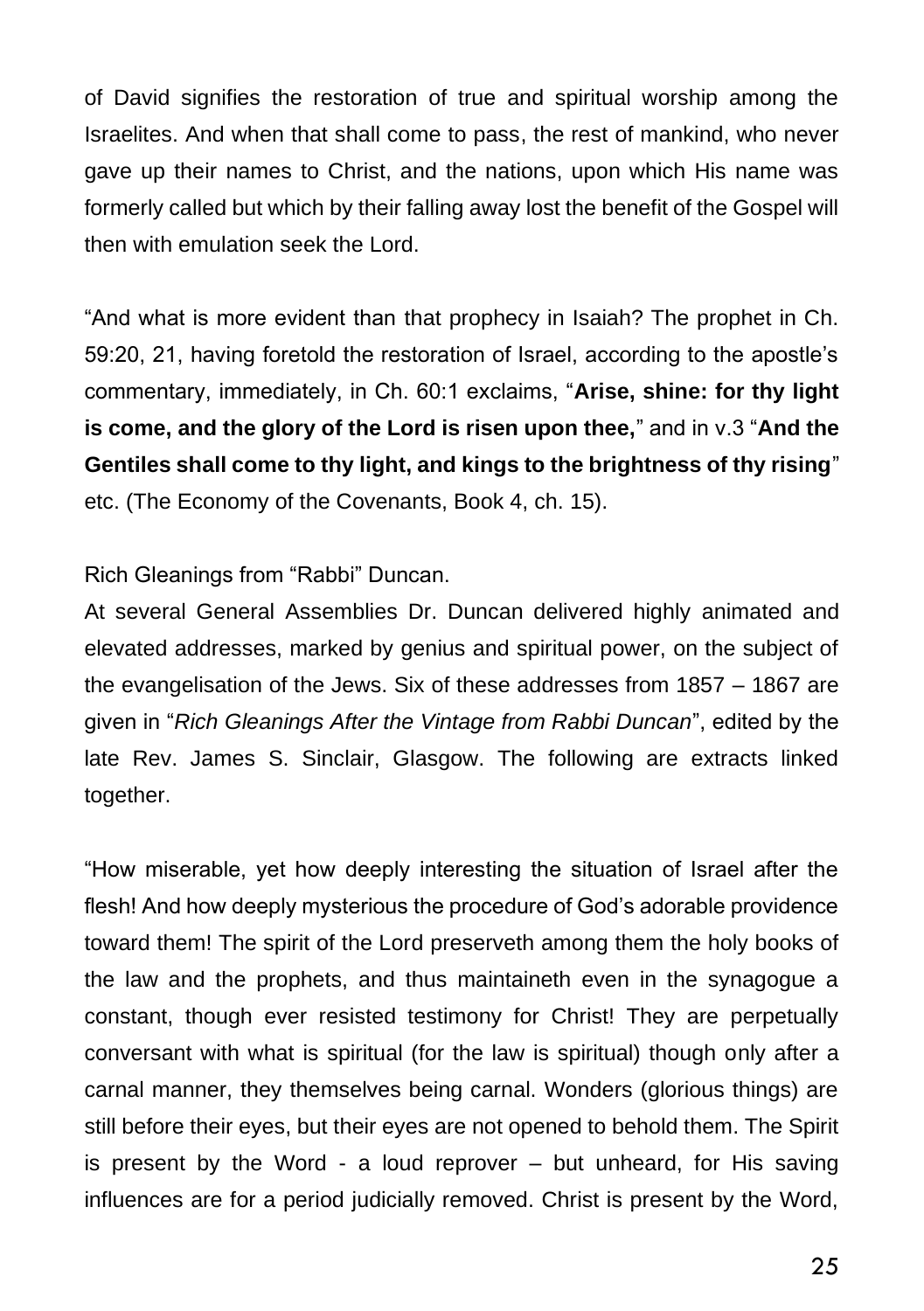for the whole of the Old Testament is full of Him – all day long stretching forth His hands to a disobedient and gainsaying people. (Rom. 10:21). For behold God hath laid "in Zion a stumbling-block and a rock of offence: and whosoever believeth in Him shall not be ashamed." (Rom. 9:33). What a lesson does this afford to us, how insufficient the best means and noblest privileges are to benefit a people, unless the gracious presence and inward operation of the Holy Spirit accompany them! What a warning that we do nothing to grieve and provoke that good Spirit, especially by refusing to behold the glory of the Lord Jesus Christ! And as regards the Jews themselves, how astonishingly has a system of means, fitted and destined to prepare them for the ultimate reception of the kingdom of God, been, during all the fierce anger of the Lord, kept up among them! How wide in one respect and yet in another, how small is the separation between the church and the synagogue! Let but the veil which is between the face of Moses, and the heart of Israel, and which has been removed from Moses' face in Christ, be removed also from their heart, and the synagogue immediately becomes the church; for if they believe Moses, they will believe Christ. But remove this veil no creature can; it is the work of God's Spirit solely and entirely. God will not give His glory to another. The residue of the Spirit is with Him and it will be bestowed in answer to believing, earnest, importunate, preserving prayer. Oh then pray – pray without ceasing, that the salvation of Israel may come out of Zion.

"I would call on you to remember the days of old, when Israel was holiness to the Lord, the first fruits of His increase, at the time when God left all nations, our own fathers among them, to walk in the way of their own hearts. How bright was then the beauty over whose departure for a time, we mourn: He showed not such favour to any nation, for they had not known His judgements. Think on all the exalted privileges conferred on them by Him who had mercy on them – the adoption, and the glory, and the covenants, and the giving of the law, and the service of God. Think that theirs are the fathers, and greatest of all, that of them, as concerning the flesh, Christ came, who is over all blessed for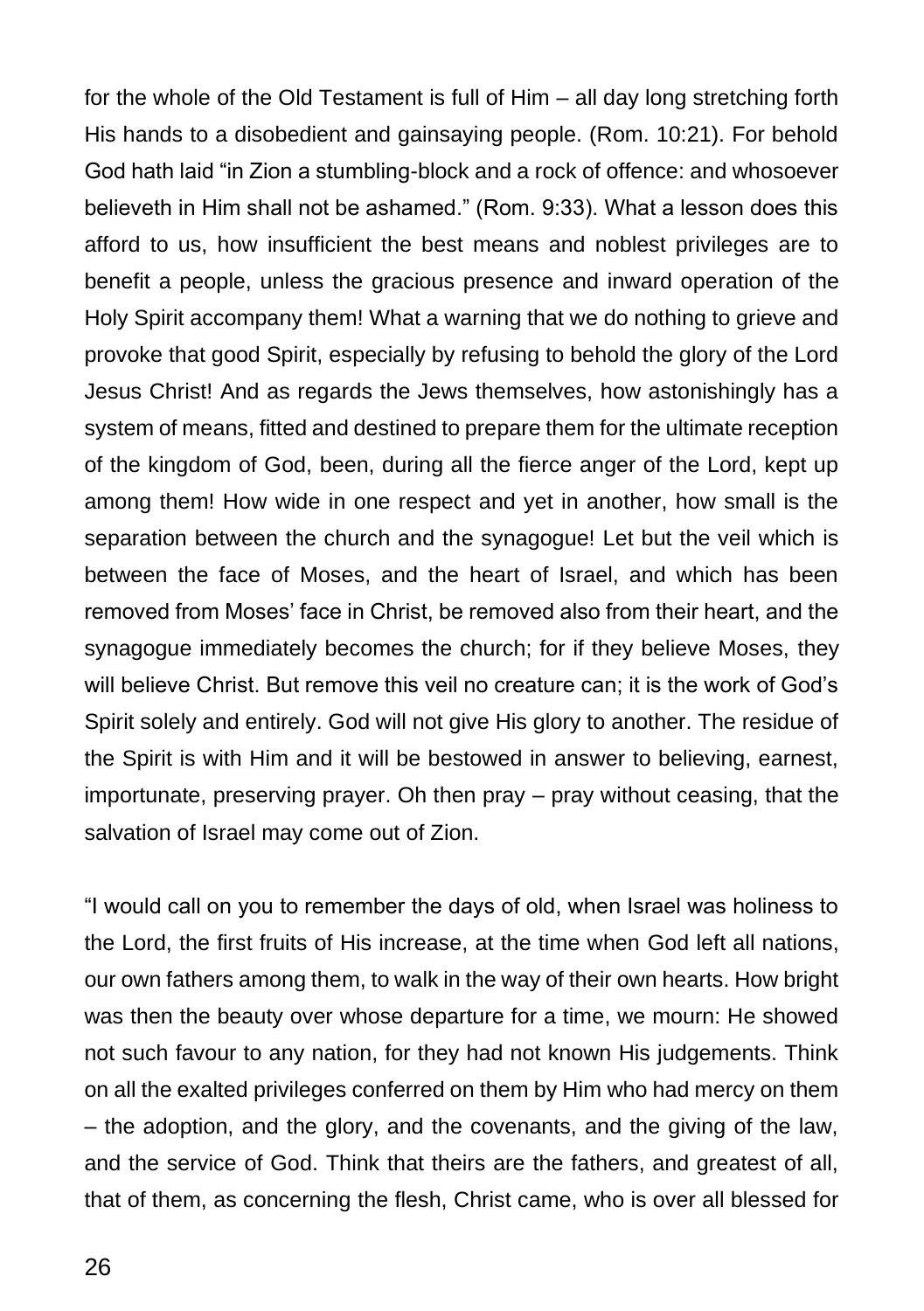ever. Think of our obligations to them. When we were poor aliens they thought on us, they prayed for us: "We have a little sister and she hath no breasts; what shall we do for our sister, in the day when she shall be spoken for?" (Song of Solomon 8:8). "God be merciful unto us, and bless us; and cause his face to shine upon us; Selah. That thy way may be known upon earth, thy saving health among all (heathen) nations. Let the people praise thee. O God: let all the people praise thee. O let the nations be glad and sing for joy: for thou shalt judge the people righteously, and govern the nations upon the earth. Selah." (Ps. 67:1-4). Into their olive tree we have been ingrafted and partake of the root and fatness: on the skirts of a Jew we hang for life everlasting. "Salvation is of the Jews." Think of the benefit still in prospect for ourselves, to whom the receiving of them shall be life from the dead.

Meanwhile, let us pray, hope, work and wait. Israel waited long for us: longer for us than we have yet had to wait for him. He waited, for he had a promise that we should be brought: and so we have been. We also have a promise concerning him. It cannot fail; and we shall yet receive him. How glorious shall the consummation be when it comes! The light of the moon shall be as the light of the sun, and the light of the sun sevenfold, and the light of seven days, when the Lord shall bind up the breach of His people, and heal "the stroke of their wound."

O that the salvation of Israel were come out of Zion! When the Lord bringeth back the captivity of His people. Jacob shall rejoice and Israel shall sing. Rejoice ye Gentiles with His people, for:

> "He mindful of his grace and truth To Israel's house hath been; And the salvation of our God All ends of the earth have seen."